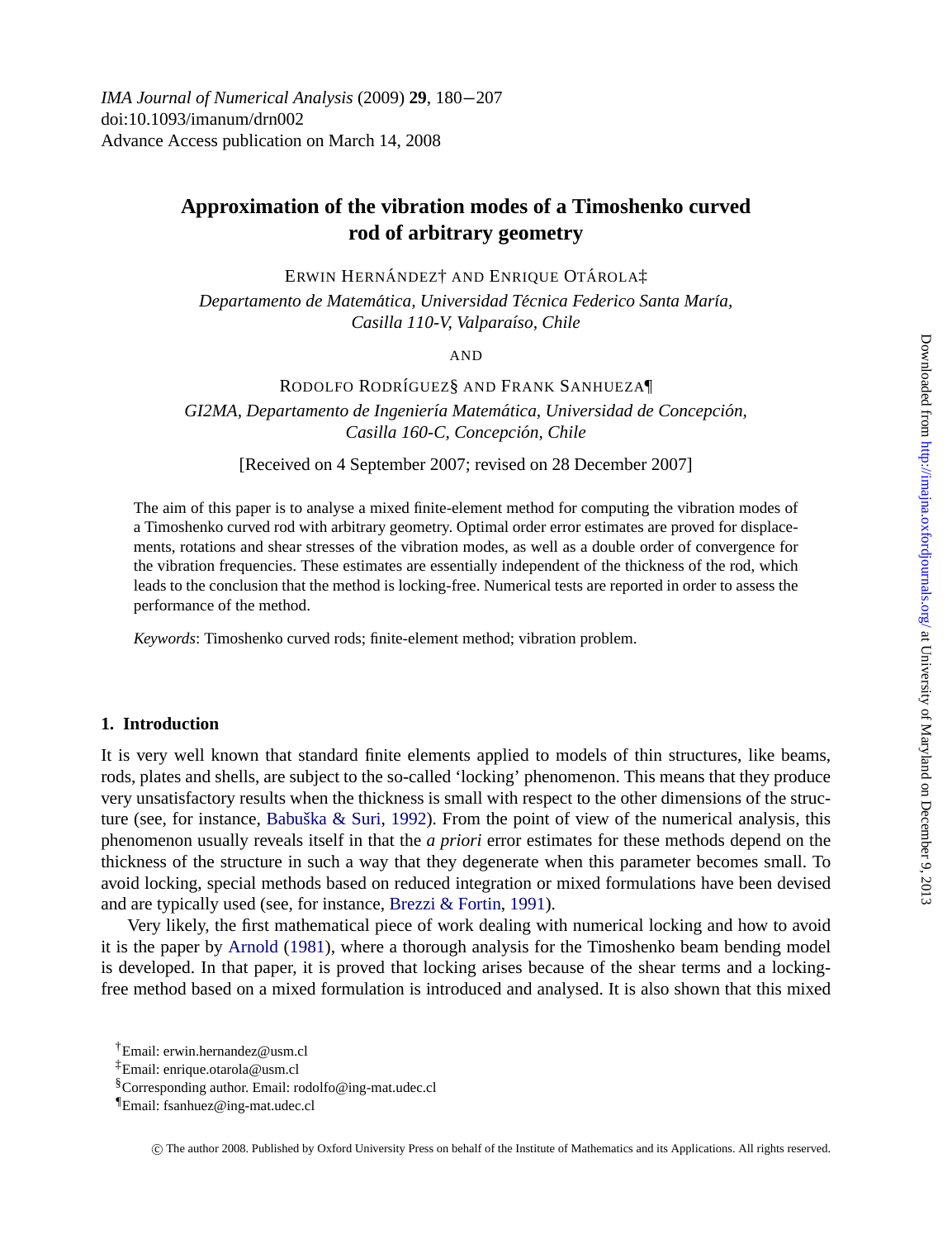method is equivalent to the use of a reduced-order scheme for the integration of the shear terms in the primal formulation.

Subsequently, several methods to avoid locking on different models of arches were developed by Kikuchi (1982), Loula *et al.* (1987), Reddy (1988) and Reddy & Volpi (1992). The analysis of the latter was extended by [Arunaki](#page-26-0)r[inathar & R](#page-26-0)eddy (1993) to Timoshenko rods of rather arbitrary geometry. An alternative approach to dealing with this same kind of rods was developed and analysed by Chapelle (1997), where a numerical method based on standard beam finite e[lements was used](#page-26-0).

All the above references deal only with load problems. The literature devoted to the dynamic analysis of rods is less rich. There exist a few papers introducing finite-element methods and assessing their performance by means of numerical experiments (see Karami *et al.*, 1990; Litewka & Rakowski, 2001 and references therein). Papers dealing with the numerical analysis of the eigenvalue problems arising from the computation of the vibration modes for thin structures are much less frequent; among them we mention Durán *et al.* (1999, 2003), where MITC methods for computing bending vibration modes of plates were analysed. One reason for this is that the extension of mathem[atical results from load to](#page-26-0) [vibrat](#page-26-0)ion problems is not quite straightforward for mixed methods. Boffi *et al.* (1998, 2000) showed that eigenvalue problems for mixed formulations show peculiar features that ma[ke them substantiall](#page-26-0)y different from the same methods applied to the corresponding source problems. In particular, they showed that the standard inf–sup and ellipticity in the kernel conditions, which ensure convergence for the mixed formulation of source problems, are not enough to attain the same goal in the corresponding eigenvalue problem.

In this paper, we analyse a mixed finite-element method to compute the vibration modes of an elastic curved rod. For the stiffness terms, we follow the approach proposed by Arunakirinathar  $\&$  Reddy (1993) for the load problem. We settle the corresponding spectral problem by including the mass terms arising from displacement and rotational inertia in the model, as proposed in Karami *et al.* (1990). Our assumptions on the rods are slightly weaker than thos[e](#page-2-0) in these references. On the one hand, we do not assume that the Frenet basis associated with the line of cross-section centroids is a set of principal axes. On the other hand, we allow for nonconstant geometric and physical coefficients, varying smoothly along the rod. We prove that the resulting method yields an optimal order approximation of displacements, rotations and shear stresses of the vibration modes, as well as a double order of convergence for the vibration frequencies. Under mild assumptions, we [a](#page-8-0)lso prove that the error estimates do not degenerate as the thickness becomes small, which allows us to conclude that the method is locking-free.

The outline of the paper is as follows. In Section 2, we recall the basic geometric and physical assumptions to settle the vibration problem for a [Ti](#page-16-0)moshenko rod of arbitrary geometry. The resulting spectral problem is shown to be well posed. Its eigenvalues and eigenfunctions are proved to converge to the corresponding ones of the limit problem as the thickness of the rod goes to zero, which corresponds to a Bernoulli-like rod model. A finite-element discretization with piecewise polynomials of arbitrary degree is introduced and analysed in Section 3. Optimal orders of convergence are proved for the eigenfunctions and the corresponding shear stresses. Finally, a double order of convergence is proved for the eigenvalues and, hence, for the vibration frequencies. All these error estimates are proved to be independent of the thickness of the rod, which allows us to conclude that the method is locking-free. In Section 4, we report several numerical tests, which allow an assessment of the performance of the lowest degree method. The experiments include different geometries and even boundary conditions not covered by the theoretical analysis. All the tests show optimal orders of convergence for all the variables. They also show that the method is completely locking-free.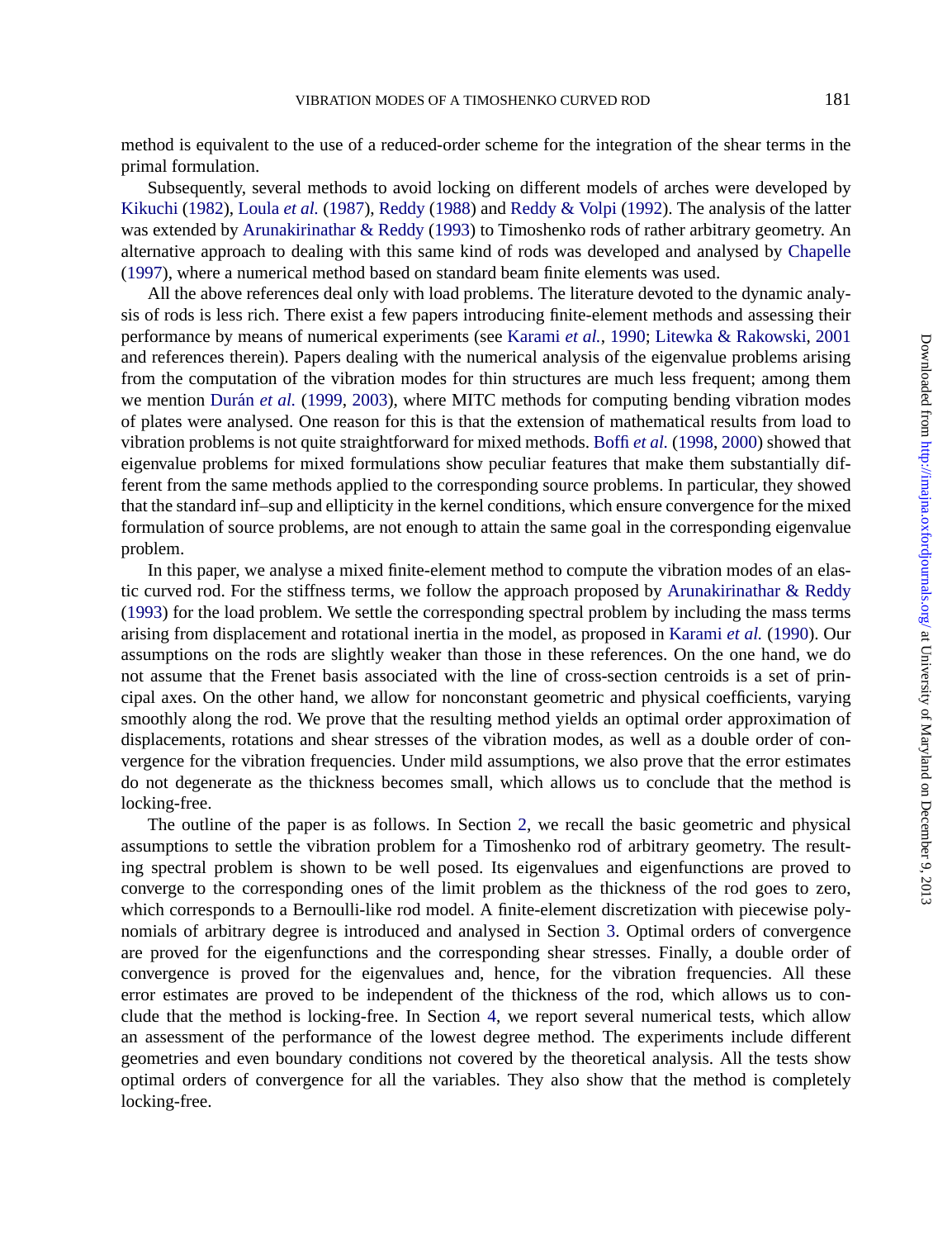### **2. The vibration problem for an elastic rod of arbitrary geometry**

A curved rod in undeformed reference state is described by means of a smooth 3D curve, the 'line of centroids', which passes through the centroids of cross-sections of the rod. These cross-sections are initially plane and normal to the line of centroids. The curve is parameterized by its arc length  $s \in I := [0, L]$ , *L* being the total length of the curve.

We recall some basic concepts and definitions; for further details see Arunakirinathar  $\&$  Reddy (1993), for instance. We use standard notation for Sobolev spaces and norms.

The basis in which the equations are formulated is the 'Frenet basis' consisting of *t*, *n* and *b*, which are the tangential, normal and binormal vectors of the curve, respectively. These vectors change smoothly from point to point and form an orthogonal basis of  $\mathbb{R}^3$  at each point.

Let *S* denote a cross-section of the rod. We denote by  $(\eta, \zeta)$  the coordinates in the coordinate system  ${n, b}$  of the plane containing *S* (see Fig. 1).

The geometric properties of the cross-section are determined by the following parameters (recall that the first moments of area,  $\int_S \eta d\eta d\zeta$  and  $\int_S \zeta d\eta d\zeta$ , vanish, because the centre of coordinates is the centroid of *S*):

- area of *S*:  $A := \int_S d\eta d\zeta$ ;
- second moments of area with respect to the axis  $n$ ,  $I_n := \int_S \zeta^2 d\eta d\zeta$ , and  $b$ ,  $I_b := \int_S \eta^2 d\eta d\zeta$ ;
- polar moment of area:  $J := \int_S (\eta^2 + \zeta^2) d\eta d\zeta = I_n + I_b;$
- $I_{nb} := \int_S \eta \zeta \, d\eta \, d\zeta$ .

These parameters are not necessarily constant, but they are assumed to vary smoothly along the rod. For a nondegenerate rod, *A* is bounded above and below far from zero. Consequently, the same happens for the area moments,  $I_n$ ,  $I_b$  and  $J$ .

REMARK 2.1 For any planar set *S*, there exists an orthogonal coordinate system, named the 'set of principal axes', such that *Inb* vanishes when computed in these coordinates. For particularly symmetric geometries of *S*, for instance when the cross-section of the rod is a circle or a square, *Inb* vanishes in any orthogonal coordinate system. However, in general, there is no reason for *n* and *b* to be principal



FIG. 1. Cross-section. Coordinate system.

<span id="page-2-0"></span>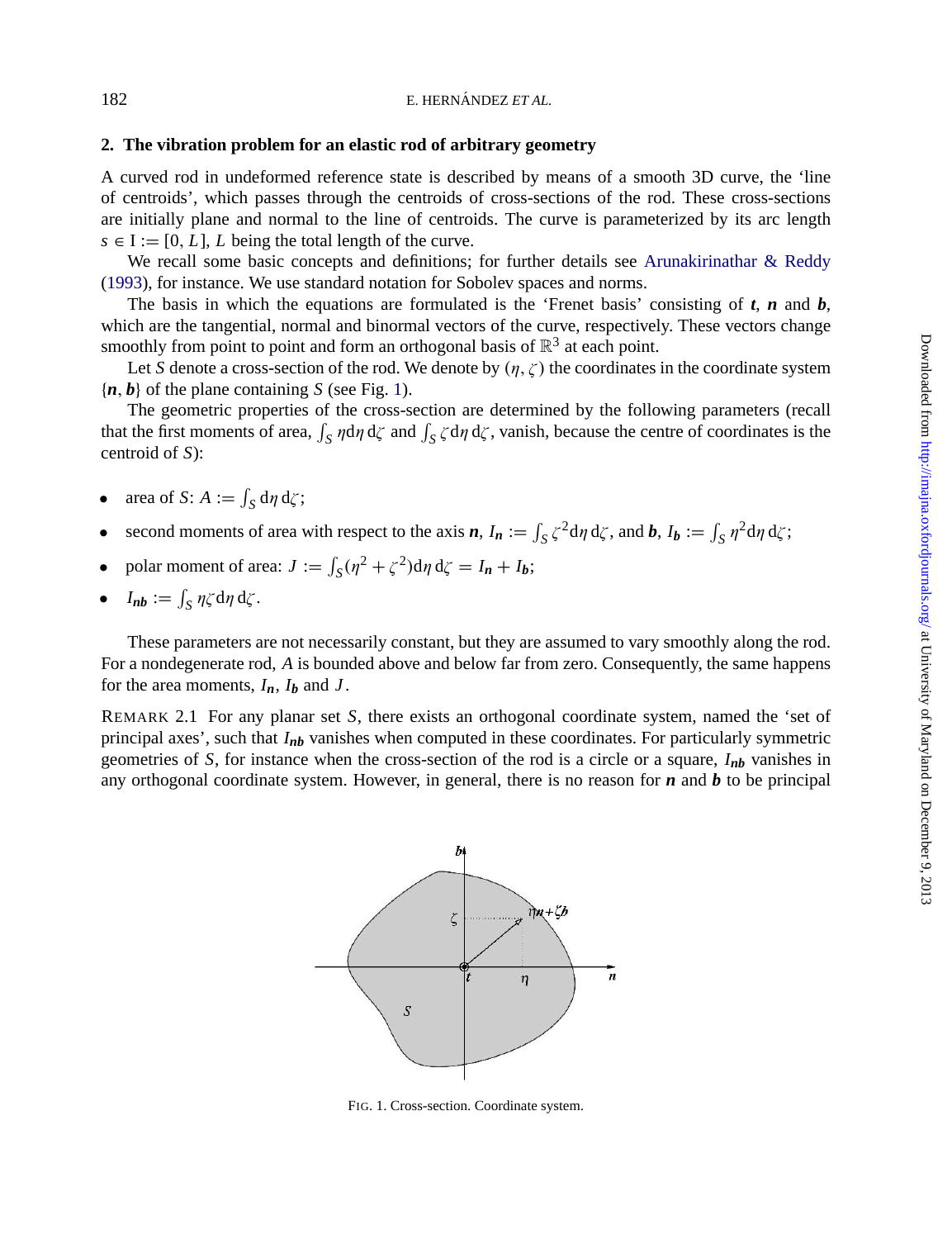#### VIBRATION MODES OF A TIMOSHENKO CURVED ROD 183

axes, so that *Inb* does not necessarily vanish. In any case, it is straightforward to prove that the matrix:

$$
\begin{pmatrix} I_n & -I_{nb} \\ -I_{nb} & I_b \end{pmatrix}
$$

is always positive definite.

Vector fields defined on the line of centroids will be always written in the Frenet basis:

$$
\mathbf{v} = v_1 \mathbf{t} + v_2 \mathbf{n} + v_3 \mathbf{b}, \quad \text{with } v_1, v_2, v_3 \colon \mathbf{I} \longrightarrow \mathbb{R}.
$$

We emphasize that  $v_1$ ,  $v_2$  and  $v_3$  are not the components of  $\nu$  in a fixed basis of  $\mathbb{R}^3$ , but in the Frenet basis  $\{t, n, b\}$ , which changes from point to point of the curv[e.](#page-26-0)

Since *t*, *n* and *b* are smooth functions of the arc-length parameter *s*, we have

$$
v' = v'_1t + v'_2n + v'_3b + v_1t' + v_2n' + v_3b'.
$$

If we denote

$$
\dot{\mathbf{v}} := v_1' \mathbf{t} + v_2' \mathbf{n} + v_3' \mathbf{b},\tag{2.1}
$$

then, by using the 'Frenet–Serret formulas' (see, for instance, Arunakirinathar & Reddy, 199[3\), we have](#page-26-0)

$$
\mathbf{v}' = \dot{\mathbf{v}} + \Gamma^{\mathsf{t}} \mathbf{v}, \quad \text{with} \ \ \Gamma(s) := \begin{pmatrix} 0 & \kappa(s) & 0 \\ -\kappa(s) & 0 & \tau(s) \\ 0 & -\tau(s) & 0 \end{pmatrix},
$$

where  $\kappa$  and  $\tau$  are the curvature and the torsion of the rod, which are also smooth functions of *s*. Therefore,  $v = v_1 t + v_2 n + v_3 b \in H^1(I)^3$  if and only if  $v_i \in L^2(I)$  and  $v_i \in L^2(I)$ ,  $i = 1, 2, 3$ .

Since we will confine our attention to elastic rods clamped at both ends, we proceed as in Arunakirinathar & Reddy (1993) and consider

$$
\mathscr{V} := \{ v \in L^2(I)^3 : \ \dot{v} \in L^2(I)^3 \text{ and } v(0) = v(L) = \mathbf{0} \},
$$

endowed with its natural norm

$$
\|\nu\|_1 := \left[\int_0^L (|\nu|^2 + |\dot{\nu}|^2) \mathrm{d} s\right]^{1/2};
$$

namely,  $\mathscr V$  is the space of vector fields defined on the line of centroids such that their components in the Frenet basis are in  $H_0^1(I)$ .

We will systematically use in what follows the total derivative  $v' = \dot{v} + \Gamma^{\dagger}v$ . Since *t*, *n* and *b* are assumed to be smooth functions,  $\|\nu'\|_0$  is a norm on  $\mathcal V$  equivalent to  $\|\cdot\|_1$  (see Arunakirinathar & Reddy, 1993, Theorem 3.1). This is the reason why we denote k∙k<sup>1</sup> the norm of V . However, the total derivative  $v'$  should be distinguished from the vector  $\dot{v}$  of derivatives of the components of  $v$  in the Frenet basis, as defined by (2.1).

The kinematic hypotheses of Timoshenko are used for the problem formulation. The deformation of the rod is described by the displacement of the line of centroids,  $u \in \mathbb{R}^3$ , and the rotation of the cross-sections,  $\theta \in \mathbb{R}^3$ . The physical properties of the rod are determined by the elastic and the shear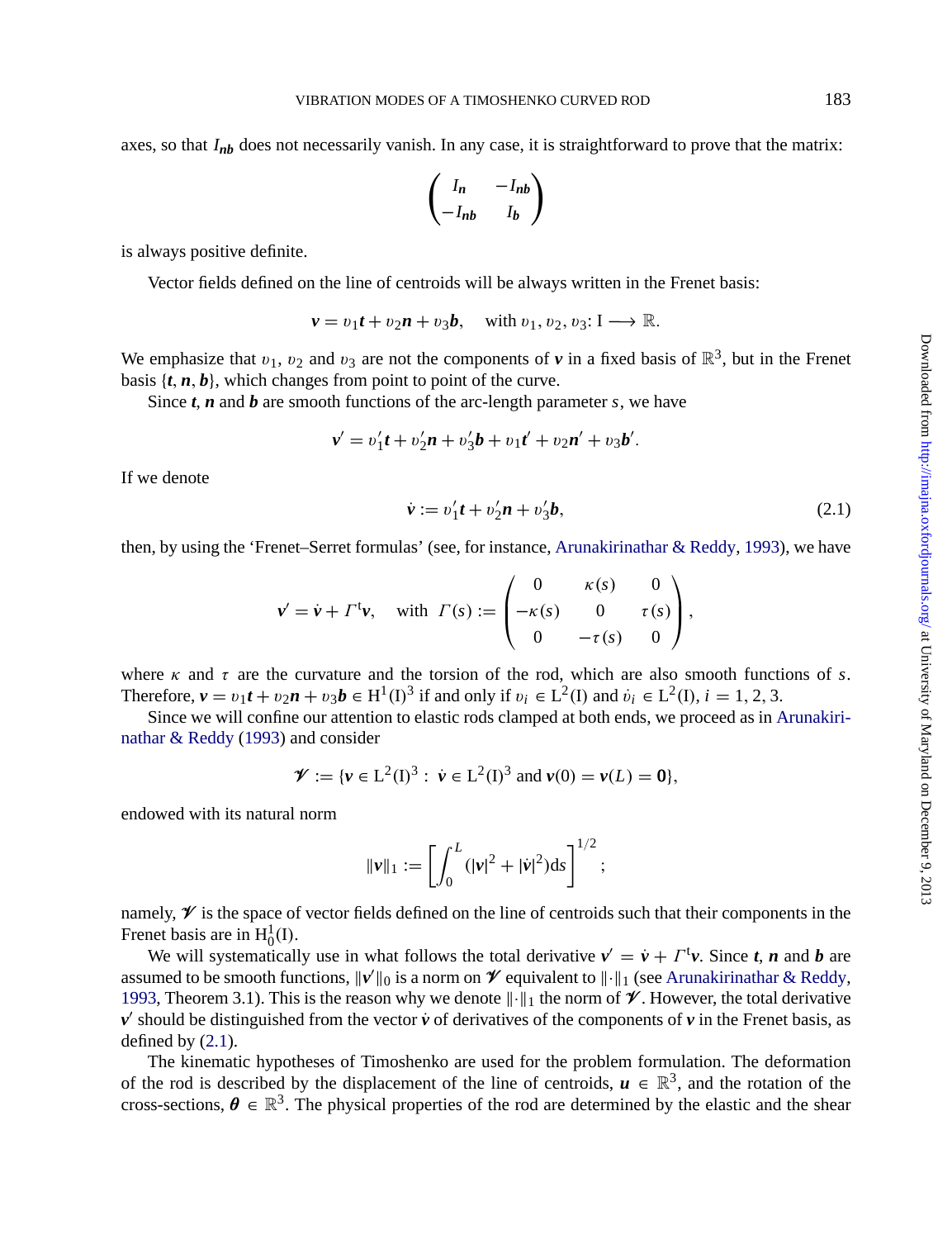moduli *E* and *G*, respectively, the shear correcting factors  $k_1$  and  $k_2$  and the volumetric density  $\rho$ , all of them strictly positive coefficients. These coefficients are not necessarily constant; they are allowed to vary along the rod, but they are also assumed to be smooth functions of the arc length *s*.

We consider the problem of computing the free vibration modes of an elastic rod clamped at both ends. The variati[on](#page-26-0)al formulation [of](#page-26-0) this problem consists in finding nontrivial  $(u, \theta) \in \mathcal{W} := \mathcal{V} \times \mathcal{V}$ and  $\omega > 0$  such t[hat](#page-26-0)

$$
\int_0^L \mathbb{E} \boldsymbol{\theta}' \cdot \boldsymbol{\psi}' \mathrm{d}s + \int_0^L \mathbb{D}(\boldsymbol{u}' - \boldsymbol{\theta} \times \boldsymbol{t}) \cdot (\boldsymbol{v}' - \boldsymbol{\psi} \times \boldsymbol{t}) \mathrm{d}s = \omega^2 \left( \int_0^L \rho A \boldsymbol{u} \cdot \boldsymbol{v} \mathrm{d}s + \int_0^L \rho \mathbb{J} \boldsymbol{\theta} \cdot \boldsymbol{\psi} \mathrm{d}s \right)
$$
  

$$
\forall (\boldsymbol{v}, \boldsymbol{\psi}) \in \mathscr{W}, (2.2)
$$

where  $\omega$  [is the vibration](#page-26-0) frequency and  $\boldsymbol{u}$  and  $\boldsymbol{\theta}$  ar[e the amplitudes of the disp](#page-26-0)l[acements and th](#page-26-0)e [rotati](#page-26-0)ons, respectively (see Karami *et al.*, 1990). The coefficients  $\mathbb{D}$ ,  $\mathbb{E}$  and  $\mathbb{J}$  are  $3 \times 3$  matrices, which in the Frenet basis are written as follows:

$$
\mathbb{D} := \begin{pmatrix} EA & 0 & 0 \\ 0 & k_1 GA & 0 \\ 0 & 0 & k_2 GA \end{pmatrix}, \quad \mathbb{E} := \begin{pmatrix} GJ & 0 & 0 \\ 0 & EI_n & -EI_{nb} \\ 0 & -EI_{nb} & EI_b \end{pmatrix} \quad \text{and} \quad \mathbb{J} := \begin{pmatrix} J & 0 & 0 \\ 0 & I_n & -I_{nb} \\ 0 & -I_{nb} & I_b \end{pmatrix}.
$$

In Karami *et al.* (1990), as in most references (Arunakirinathar & Reddy, 1993; Chapelle, 1997, for instance), the Frenet basis is assumed to be a set of principal axes, so that  $I_{nb} = 0$  and the above three matrices are diagonal. We do not make this assumption in this paper.

REMARK 2.2 The above vibration problem can be formally obtained from the 3D linear elasticity equations as follows: according to the Timoshenko hypotheses, the admissible displacements at each point  $\eta n + \zeta b \in S$  (see Fig. 1) are of the form  $u + \theta \times (\eta n + \zeta b)$ , with  $u, \theta, n$  and b being functions of the arc-length coordinate *s*. Test and trial displacements of this form are taken in the variational formulation of the linear elasticity equations for the vibration problem of the 3D rod. By integrating over the cross-sections and multiplying the shear terms by correcting factors  $k_1$  and  $k_2$ , one arrives at problem (2.2).

It is well known that standard finite-element methods applied to equations like (2.2) are subject to 'numerical locking': they lead to unacceptably poor results for very thin structures, unless the mesh size is excessively small. This phenomenon is due to the different scales with respect to the thickness of the rod of the two terms on the left-hand side of this equation. An adequate framework for the mathematical analysis of locking is obtained by rescaling the equations in order to obtain a family of problems with a well-posed limit as the thickness becomes infinitely small.

With this purpose, we introduce the following nondimensional parameter, characteristic of the thickness of the rod:

$$
d^2 := \frac{1}{L} \int_0^L \frac{J}{AL^2} \, \mathrm{d}s.
$$

If we define

$$
\lambda:=\frac{\omega^2\rho}{d^2},\quad \widehat{\mathbb{D}}:=\frac{1}{d^2}\mathbb{D},\quad \widehat{\mathbb{E}}:=\frac{1}{d^4}\mathbb{E},\quad \widehat{\mathbb{J}}:=\frac{1}{d^4}\mathbb{J}\quad \text{and}\quad \widehat{A}:=\frac{A}{d^2},
$$

<span id="page-4-0"></span>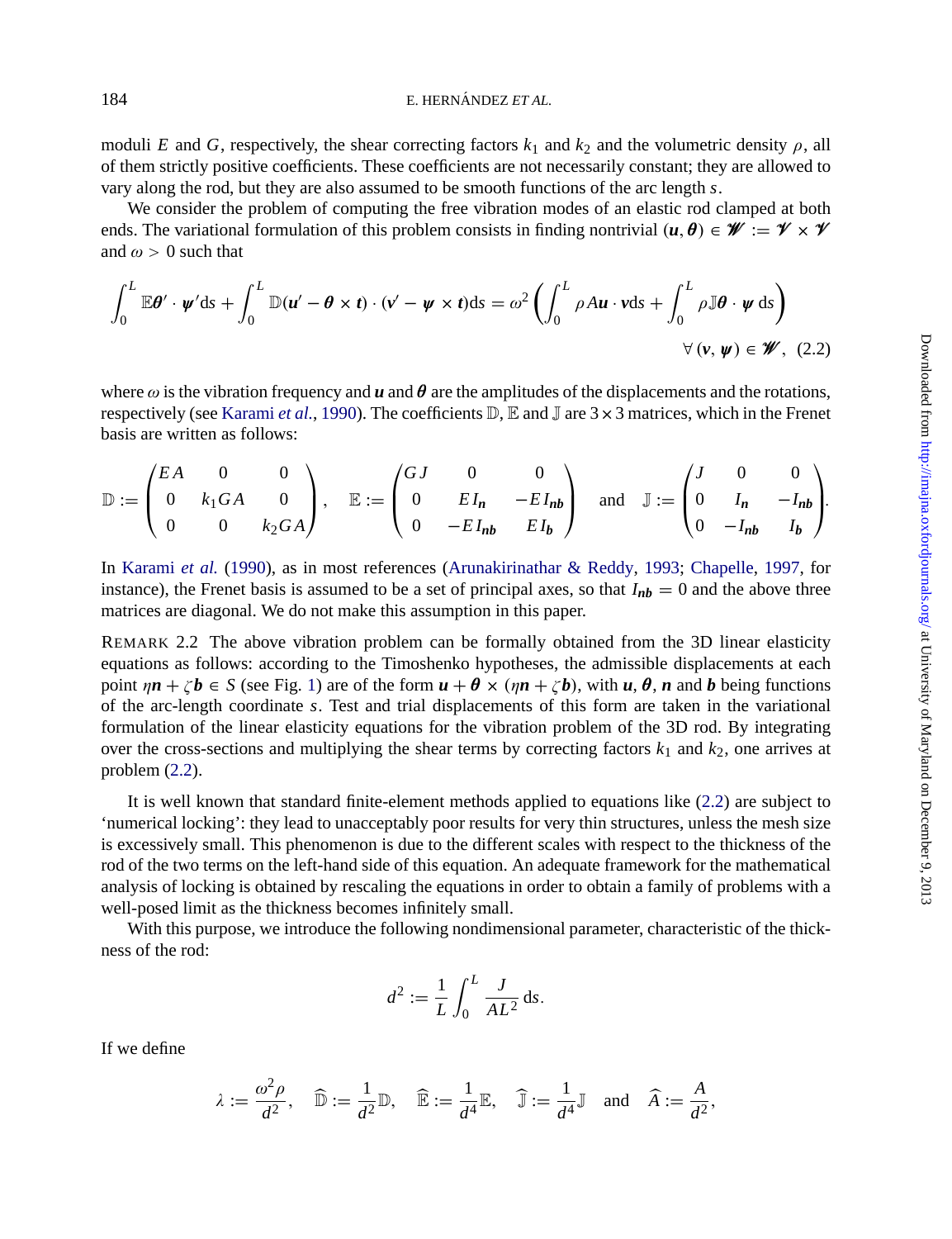<span id="page-5-0"></span>problem (2.2) can be equivalently written as follows: find nontrivial  $(u, \theta) \in \mathcal{W}$  and  $\lambda \in \mathbb{R}$  such that

$$
\int_0^L \widehat{\mathbb{E}} \theta' \cdot \psi' \, \mathrm{d}s + \frac{1}{d^2} \int_0^L \widehat{\mathbb{D}}(u' - \theta \times t) \cdot (v' - \psi \times t) \, \mathrm{d}s = \lambda \left( \int_0^L \widehat{A}u \cdot v \, \mathrm{d}s + d^2 \int_0^L \widehat{\mathbb{J}} \theta \cdot \psi \, \mathrm{d}s \right),
$$
\n
$$
\forall (v, \psi) \in \mathscr{W}.
$$
\n(2.3)

The values of interest of *d* are obviously bounded above, so we restrict our attention to  $d \in (0, d_{\text{max}}]$ . The coefficients of the matrices  $\mathbb{D}$ ,  $\mathbb{E}$  and  $\mathbb{J}$ , as well as *A*, are assumed to be functions of *s* which do not vary with *d*. This corresponds to considering a family of problems where the size of the cross-sections are uniformly scaled by *d* at all point of the line of centroids, while their shapes as well as the geometry of the curve and the material properties remain fixed.

REMARK 2.3 Matrices  $\widehat{\mathbb{D}}$ ,  $\widehat{\mathbb{E}}$  and  $\widehat{\mathbb{J}}$  [are](#page-26-0) [positive](#page-26-0) [definite](#page-26-0) [fo](#page-26-0)r all  $s \in I$ , the last two because of Remark 2.1. Moreover, since all the coef[ficients](#page-26-0) [are](#page-26-0) [cont](#page-26-0)inuous functions of *s*, the eigenvalues of each of these matrices are uniformly bounded below away from zero for all  $s \in I$ .

REMARK 2.4 The eigenvalues  $\lambda$  of problem (2.3) are strictly positive because of the symmetry and the positiveness of the bilinear forms on its left- and right-hand sides. The positiveness of the latter is a straightforward consequence of Remark 2.3, whereas that of the former follows from the ellipticity of this bilinear form in  $\mathscr W$ . This can be proved by using Remark 2.3 again and proceeding as in the proof of Lemma 3.4 (a) from Arunakirinathar & Reddy (1993), where the same result appears for particular constant coefficients (see also Chapelle, 1997, Proposition 1).

We introduce the scaled shear stress  $\gamma := \frac{1}{d^2} \widehat{D}(u' - \theta \times t)$  to rewrite problem (2.3) as follows:

$$
(\widehat{\mathbb{E}}\boldsymbol{\theta}', \boldsymbol{\psi}') + (\boldsymbol{\gamma}, \boldsymbol{v}' - \boldsymbol{\psi} \times \boldsymbol{t}) = \lambda [(\widehat{A}\boldsymbol{u}, \boldsymbol{v}) + d^2(\widehat{\mathbb{J}}\boldsymbol{\theta}, \boldsymbol{\psi})] \quad \forall (\boldsymbol{v}, \boldsymbol{\psi}) \in \boldsymbol{\mathscr{W}},
$$
 (2.4)

$$
\gamma = \frac{1}{d^2} \widehat{\mathbb{D}}(u' - \theta \times t), \qquad (2.5)
$$

where  $(·, ·)$  denotes the  $L^2(I)^3$  inner product.

To analyse this problem, we introduce the operator

$$
T: L2(I)3 \times L2(I)3 \longrightarrow L2(I)3 \times L2(I)3,
$$

defined by  $T(f, \phi) := (u, \theta)$ , where  $(u, \theta) \in \mathcal{W}$  is the solution of the associated load problem

$$
(\widehat{\mathbb{E}}\boldsymbol{\theta}', \boldsymbol{\psi}') + (\boldsymbol{\gamma}, \boldsymbol{v}' - \boldsymbol{\psi} \times \boldsymbol{t}) = (\widehat{A}\boldsymbol{f}, \boldsymbol{v}) + d^2(\widehat{\mathbb{J}}\boldsymbol{\phi}, \boldsymbol{\psi}) \quad \forall (\boldsymbol{v}, \boldsymbol{\psi}) \in \boldsymbol{\mathscr{W}},
$$
 (2.6)

$$
\gamma = \frac{1}{d^2} \widehat{\mathbb{D}}(u' - \theta \times t). \tag{2.7}
$$

Taking into account that (2.7) can be equivalently written as follows:

$$
(\mathbf{u}'-\boldsymbol{\theta}\times\mathbf{t},\mathbf{q})-d^2(\widehat{\mathbb{D}}^{-1}\mathbf{y},\mathbf{q})=0\quad\forall\mathbf{q}\in\mathbf{\mathcal{Q}}:=L^2(I)^3,
$$

we note that the load problem falls with in the framework of the mixed formulations considered in Brezzi & Fortin (1991). In this reference, the results from Arnold (1981) are extended to cover this kind of problem. In particular, according to Brezzi  $\&$  Fortin (1991, Theorem II.1.2), to prove the well posedness it is enough to verify the classical properties of mixed problems: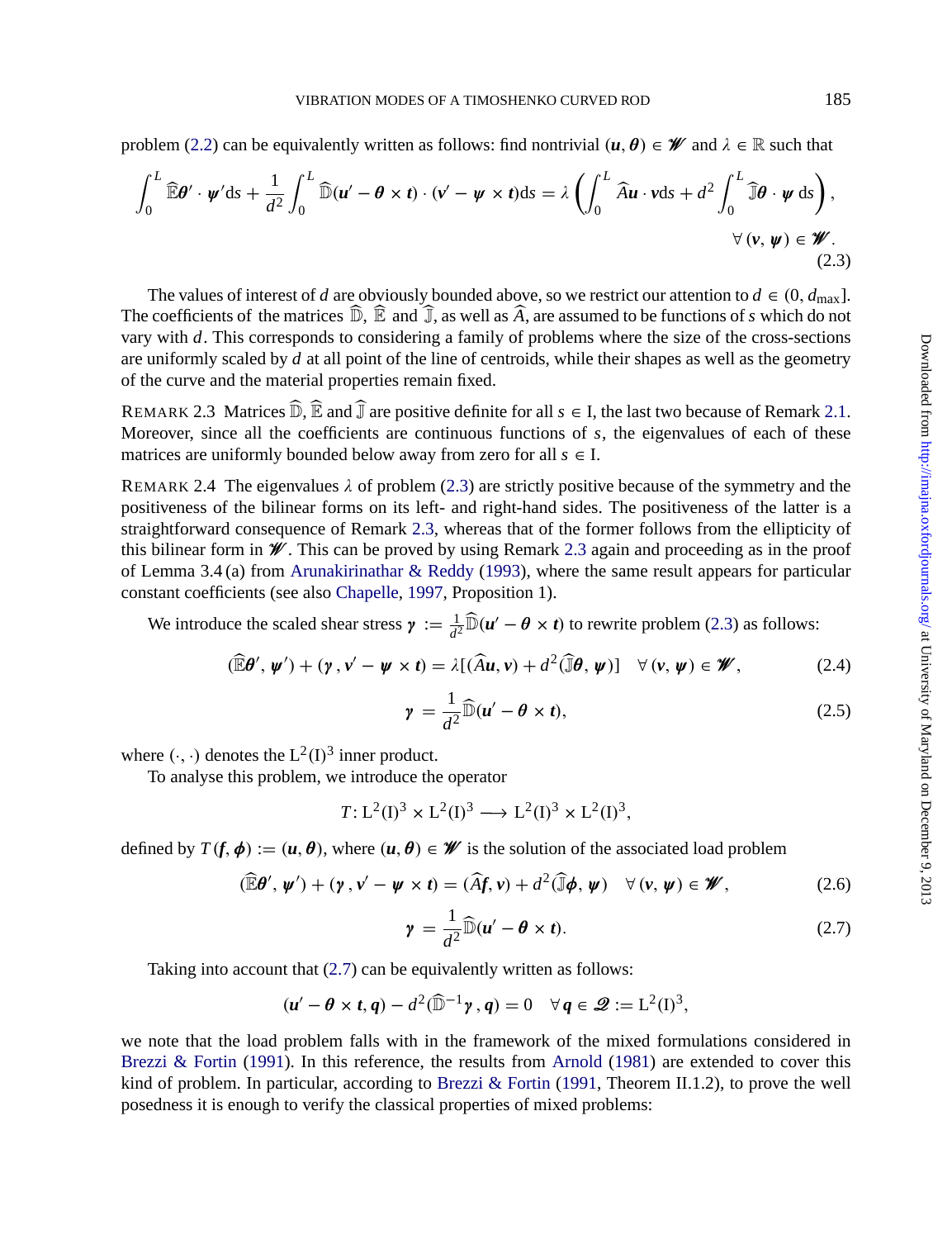(i) ellipticity in the kernel:  $\exists \alpha > 0$  such that

$$
(\widehat{\mathbb{E}}\boldsymbol{\psi}',\boldsymbol{\psi}')\geqslant \alpha(\|\boldsymbol{\nu}\|_{1}^{2}+\|\boldsymbol{\psi}\|_{1}^{2})\quad\forall(\boldsymbol{\nu},\boldsymbol{\psi})\in\boldsymbol{\mathscr{W}}_{0},
$$

where  $\mathscr{W}_0 := \{ (v, \psi) \in \mathscr{W} : v' - \psi \times t = 0 \text{ in } I \};$ 

(ii) inf–sup condition:  $\exists \beta > 0$  $\exists \beta > 0$  [such](#page-26-0) [that](#page-26-0)

$$
\sup_{(\mathbf{0},\mathbf{0})\neq(\mathbf{v},\mathbf{w})\in\mathscr{W}}\frac{(q,\mathbf{v}'-\mathbf{w}\times\mathbf{t})}{\|\mathbf{v}\|_1+\|\mathbf{w}\|_1}\geqslant\beta\|q\|_0\quad\forall\,q\in\mathscr{Q}.
$$

Property (i) has been proved in Arunakirinathar & Reddy (1993, Lemma 3.6) for  $\widehat{\mathbb{E}}$  being the identity matrix. The extension to  $\mathbb{\bar{E}}$  positive definite uniformly in *s* is quite straightforward. Property (ii) [ha](#page-8-0)s been proved in Arunakirinathar & Reddy (1993, Lemma 3.7). An alternative, simpler proof of an equivalent inf–sup condition appears in Ch[apel](#page-5-0)le (19[97, P](#page-5-0)roposition 2).

Therefore, according to Brezzi & Fortin (1991, Theorem II.1.2), problem (2.6)–(2.7) has a unique solution  $(u, \theta, \gamma) \in \mathcal{W} \times \mathcal{Q}$  and this solution satisfies

$$
\|\boldsymbol{u}\|_1 + \|\boldsymbol{\theta}\|_1 + \|\boldsymbol{\gamma}\|_0 \leqslant C(\|\boldsymbol{f}\|_0 + d^2 \|\boldsymbol{\phi}\|_0). \tag{2.8}
$$

Here and what follows, *C* denotes a strictly positive constant, not necessarily the same at each occurrence, but always independe[nt o](#page-5-0)f *d* and of the mesh size *h*, which will be introduced in Section 3.

Because of the estimate above and the compact embe[ddin](#page-5-0)g  $H^1(I) \hookrightarrow L^2(I)$ , the operator *T* is compact. Moreover, by substituting (2.7) into (2.6), from the symmetry of the resulting bilinear forms, it is immediate to show that *T* is self-adjoint with respect to the 'weighted'  $L^2(I)^3 \times L^2(I)^3$  inner product in the right-hand side of (2.6). Therefore, apart from  $\mu = 0$ , the spectrum of *T* consists of a sequence of finite-multiplicity real eigenvalues converging to zero, all with ascent one.

Note that  $\lambda$  is a nonzero eigenvalue of problem (2.3) if and only if  $\mu := 1/\lambda$  is a nonzero eigenvalue of *T* , with the same multiplicity and corresponding eigenfunctions. Recall that these eigenvalues are strictly positive (cf. Remark 2.4).

Next, we define  $T_0$  by means of the limit problem of (2.6)–(2.7) as  $d \rightarrow 0$ :

$$
T_0: L^2(I)^3 \times L^2(I)^3 \longrightarrow L^2(I)^3 \times L^2(I)^3,
$$

where  $T_0(f, \phi) := (u_0, \theta_0) \in \mathcal{W}$  is such that there exists  $\gamma_0 \in \mathcal{Q}$  s[atisfying:](#page-26-0)

$$
(\mathbb{E}\boldsymbol{\theta}'_0, \boldsymbol{\psi}') + (\boldsymbol{\gamma}_0, \boldsymbol{\nu}' - \boldsymbol{\psi} \times \boldsymbol{t}) = (\widehat{A}\boldsymbol{f}, \boldsymbol{\nu}) \quad \forall (\boldsymbol{\nu}, \boldsymbol{\psi}) \in \boldsymbol{\mathscr{W}}, \tag{2.9}
$$

$$
\boldsymbol{u}'_0 - \boldsymbol{\theta}_0 \times \boldsymbol{t} = \mathbf{0}.\tag{2.10}
$$

The above-mentioned existence and uniqueness results cover this problem as well.

Our next goal is to prove that *T* converges to  $T_0$  as *d* goes to zero. With this purpose, we will use the following *a priori* estimates for the solutions of problems (2.6)–(2.7) and (2.9)–(2.10), whose proof is based on the same arguments as those used to prove Proposition 3 in Chapelle (1997): if  $f$ ,  $\phi \in H^{\hat{k}-2}(I)^3$ ,  $k \geqslant 2$ , then

$$
\|\boldsymbol{u}\|_{k} + \|\boldsymbol{\theta}\|_{k} + \|\boldsymbol{\gamma}\|_{k-1} \leqslant C(\|\boldsymbol{f}\|_{k-2} + d^2\|\boldsymbol{\phi}\|_{k-2}),
$$
\n(2.11)

$$
\|\mathbf{u}_0\|_{k} + \|\boldsymbol{\theta}_0\|_{k} + \|\mathbf{y}_0\|_{k-1} \leqslant C \|f\|_{k-2}.
$$
 (2.12)

In the following lemma and thereafter,  $\|\cdot\|_1$  denotes the natural product norm in  $\mathscr{W} = \mathscr{V} \times \mathscr{V}$ .

<span id="page-6-0"></span>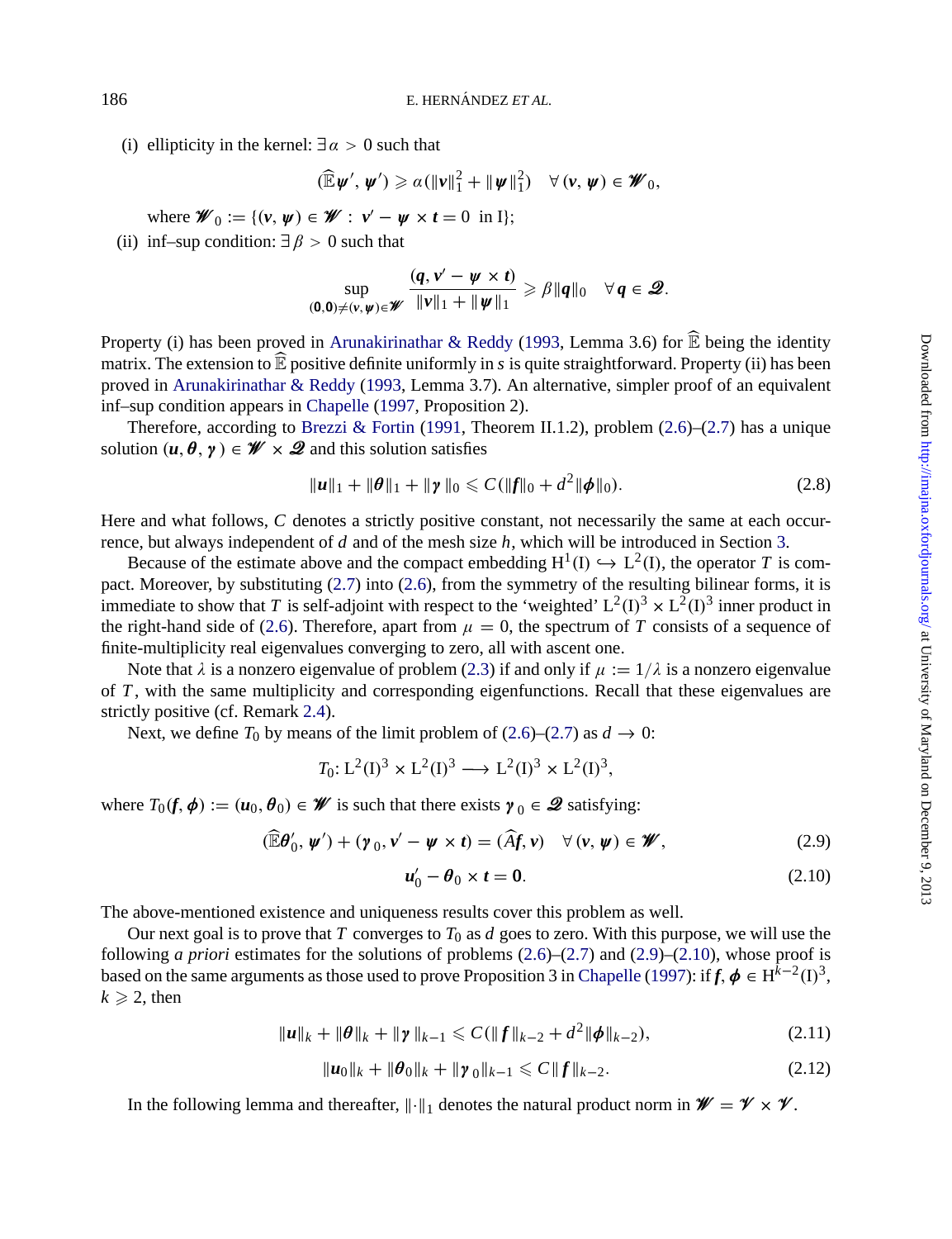<span id="page-7-0"></span>LEMMA 2.5 There exists a constant  $C > 0$ , independent of *d*, such that

$$
||(T - T_0)(f, \phi)||_1 \leq C d(||f||_0 + d||\phi||_0) \quad \forall f, \phi \in L^2(I)^3.
$$

*Proof.* Given  $f, \phi \in L^2(\mathbb{D}^3)$ , let  $(u, \theta) := T(f, \phi)$  and  $(u_0, \theta_0) := T_0(f, \phi)$ . Subtracting (2.9) from (2.6) and (2.10) from (2.7), we have

$$
(\widehat{\mathbb{E}}(\boldsymbol{\theta}' - \boldsymbol{\theta}'_0), \boldsymbol{\psi}') + (\boldsymbol{\gamma} - \boldsymbol{\gamma}_0, \boldsymbol{\nu}' - \boldsymbol{\psi} \times \boldsymbol{t}) = d^2(\widehat{\mathbb{J}}\boldsymbol{\phi}, \boldsymbol{\psi}) \quad \forall (\boldsymbol{\nu}, \boldsymbol{\psi}) \in \mathscr{W},
$$
 (2.13)

$$
\gamma = \frac{1}{d^2} \widehat{\mathbb{D}}(u' - u'_0 - (\theta - \theta_0) \times t).
$$
 (2.14)

Taking  $\psi = \theta - \theta_0$  and  $v = u - u_0$ , we obtain

$$
(\widehat{\mathbb{E}}(\boldsymbol{\theta}'-\boldsymbol{\theta}'_0),\boldsymbol{\theta}'-\boldsymbol{\theta}'_0)=d^2(\widehat{\mathbb{J}}\boldsymbol{\phi},(\boldsymbol{\theta}-\boldsymbol{\theta}_0))-d^2(\boldsymbol{\gamma}-\boldsymbol{\gamma}_0,\boldsymbol{\gamma}).
$$

Using the ellipticity of the bilinear form on the left-hand side, Cauchy–Schwarz inequality, (2.11) and (2.12), we have

$$
\|\boldsymbol{\theta} - \boldsymbol{\theta}_0\|_{1}^{2} \leq C d^{2} \|\boldsymbol{\phi}\|_{0} \|\boldsymbol{\theta} - \boldsymbol{\theta}_0\|_{0} + C d^{2} (\|\boldsymbol{\gamma}\|_{0} + \|\boldsymbol{\gamma}_0\|_{0}) \|\boldsymbol{\gamma}\|_{0}
$$
  

$$
\leq C d^{2} \|\boldsymbol{\phi}\|_{0} \|\boldsymbol{\theta} - \boldsymbol{\theta}_0\|_{0} + C d^{2} (\|f\|_{0} + d^{2} \|\boldsymbol{\phi}\|_{0}) \|f\|_{0},
$$

whence

$$
\|\boldsymbol{\theta} - \boldsymbol{\theta}_0\|_1 \leqslant C d(\|f\|_0 + d\|\boldsymbol{\phi}\|_0). \tag{2.15}
$$

On the other hand, observe that from (2.14)

$$
u'-u'_0=d^2\widehat{\mathbb{D}}^{-1}\gamma+(\theta-\theta_0)\times t.
$$

Hence, using  $(2.8)$  and Poincaré inequality, we obtain

$$
\|\mathbf{u}-\mathbf{u}_0\|_1 \leqslant C d^2(\|f\|_0 + d\|\boldsymbol{\phi}\|_0) + \|\boldsymbol{\theta}-\boldsymbol{\theta}_0\|_0,
$$

which together with (2.15) allow us to end the proof.  $\Box$ 

As a consequence of this lemma,  $T$  converges in norm to  $T_0$  as  $d$  goes to zero. Therefore, standard properties of separation of isolated parts of the spectrum (see, for instance, Kato, 1995) yield the following result.

LEMMA 2.6 Let  $\mu_0 > 0$  be an eigenvalue of  $T_0$  of multiplicity *m*. Let *D* be any disc in the complex plane centered at  $\mu_0$  and containing no other element of the spectrum of  $T_0$ . Then, for *d* small enough, *D* contains exactly *m* eigenvalues of *T* (repeated according to their respective multiplicities). Consequently, each eigenvalue  $\mu_0 > 0$  of  $T_0$  is a limit of eigenvalues  $\mu$  of T, as d goes to zero.

Moreover, for any compact subset  $K$  of the complex plane not intersecting the spectrum of  $T_0$ , there exists  $d_K > 0$  such that for all  $d < d_K$ , K does not intersect the spectrum of T, either.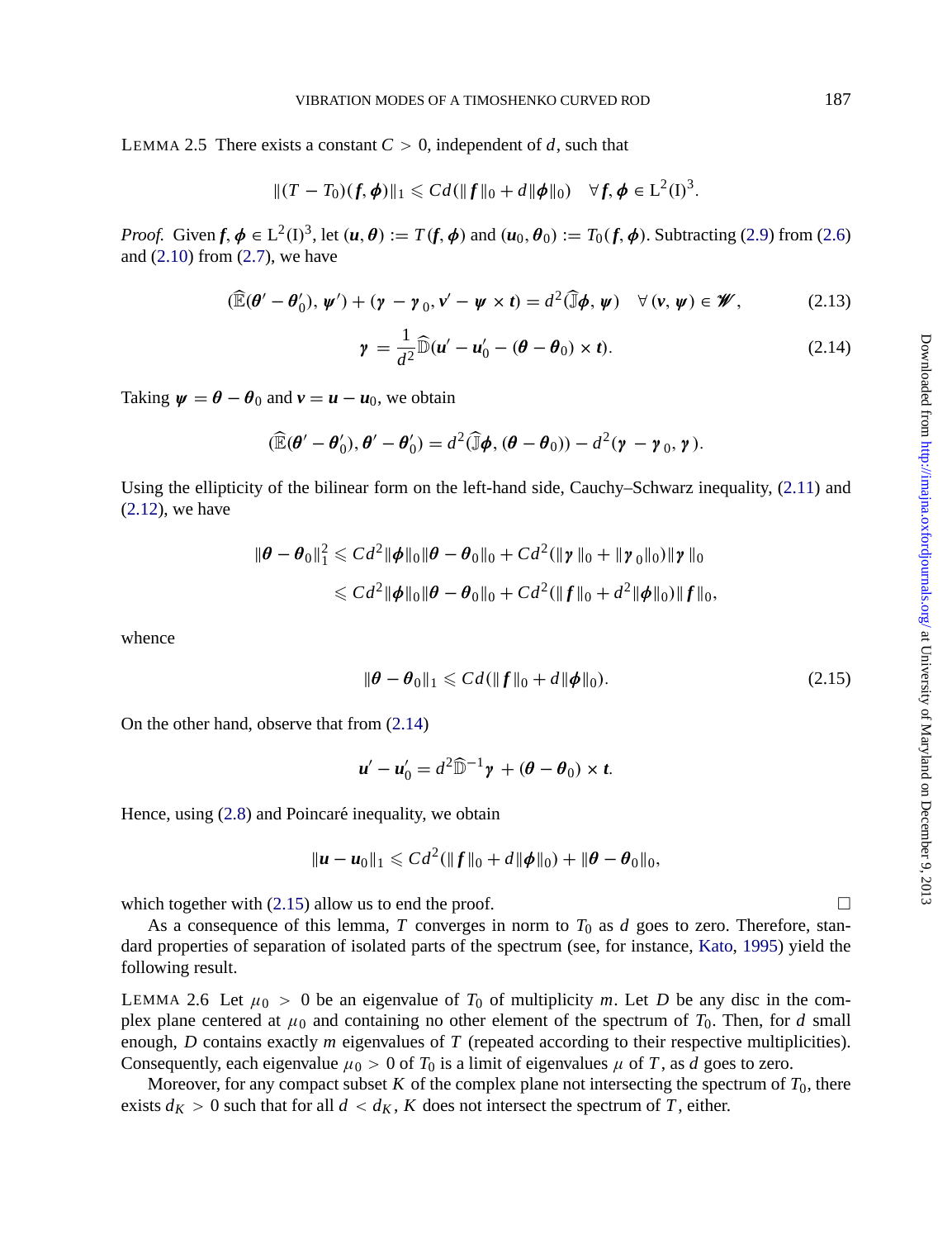### **3. Finite-element discretization**

Two different finite-element discretizations of the load problem for Timoshenko curved rods have been analysed in Arunakirinathar & Reddy (1993) and Chapelle (1997). The two methods differ in the variables being discretized: the components of vector fields  $\nu$  in the Frenet basis,  $v_1$ ,  $v_2$  and  $v_3$ , are discretized by piecewise polynomial continuous functions in the former, whereas the discretized variable is the vector field  $v = v_1 t + v_2 n + v_3 b$  in the latter. We follow the approach from Arunakirinathar & Reddy (1993).

Consider a family  $\{\mathcal{T}_h\}$  of partitions of the interval I:

$$
\mathscr{T}_h: 0 = s_0 < s_1 < \cdots < s_n = L,
$$

with mesh size

$$
h := \max_{j=1,\dots,n} (s_j - s_{j-1}).
$$

We define the following finite-element subspaces of  $\mathcal V$  and  $\mathcal Q$ , respectively:

$$
\mathscr{V}_h := \{ v \in \mathscr{V} : \; v_i |_{[s_{j-1}, s_j]} \in \mathscr{P}_r, \, j = 1, \dots, n, \, i = 1, 2, 3 \},
$$
\n
$$
\mathscr{Q}_h := \{ q \in \mathscr{Q} : \, q_i |_{[s_{j-1}, s_j]} \in \mathscr{P}_{r-1}, \, j = 1, \dots, n, \, i = 1, 2, 3 \},
$$

where  $v_i$ ,  $i = 1, 2, 3$ , are the components of  $v$  in the Frenet basis,  $\mathcal{P}_k$  are the spaces of polynomials of degree lower than or equal to *k* and  $r \geq 1$ .

Let  $\mathscr{W}_h := \mathscr{V}_h \times \mathscr{V}_h$ . The following is the discrete vibration problem in mixed form: find nontrivial  $(\boldsymbol{u}_h, \boldsymbol{\theta}_h, \boldsymbol{\gamma}_h) \in \mathscr{W}_h \times \mathscr{Q}_h$  and  $\lambda_h \in \mathbb{R}$  such that

$$
(\widehat{\mathbb{E}}\boldsymbol{\theta}'_h, \boldsymbol{\psi}'_h) + (\boldsymbol{\gamma}_h, \boldsymbol{\nu}'_h - \boldsymbol{\psi}_h \times \boldsymbol{t}) = \lambda_h [(\widehat{A}\boldsymbol{u}_h, \boldsymbol{\nu}_h) + d^2 (\widehat{\mathbb{J}}\boldsymbol{\theta}_h, \boldsymbol{\psi}_h)] \quad \forall (\boldsymbol{\nu}_h, \boldsymbol{\psi}_h) \in \boldsymbol{\mathscr{W}}_h,
$$
 (3.1)

$$
(\boldsymbol{u}'_h - \boldsymbol{\theta}_h \times \boldsymbol{t}, \boldsymbol{q}_h) - d^2 (\widehat{\mathbb{D}}^{-1} \boldsymbol{\gamma}_h, \boldsymbol{q}_h) = 0 \quad \forall \, \boldsymbol{q}_h \in \mathcal{Q}_h. \tag{3.2}
$$

In the same manner as in the continuous case, we introduce the operator

$$
T_h: L^2(I)^3 \times L^2(I)^3 \longrightarrow L^2(I)^3 \times L^2(I)^3,
$$

[defined](#page-26-0) by  $T_h(f, \phi) := (u_h, \theta_h)$  $T_h(f, \phi) := (u_h, \theta_h)$ , where  $(u_h, \theta_h, \gamma_h) \in \mathcal{W}_h \times \mathcal{Q}_h$  is the solution of the associated discrete load problem

$$
(\widehat{\mathbb{E}}\boldsymbol{\theta}'_h, \boldsymbol{\psi}'_h) + (\boldsymbol{\gamma}_h, \boldsymbol{v}'_h - \boldsymbol{\theta}_h \times \boldsymbol{t}) = (\widehat{A}\boldsymbol{f}, \boldsymbol{v}_h) + d^2(\widehat{\mathbb{J}}\boldsymbol{\phi}, \boldsymbol{\psi}_h) \quad \forall (\boldsymbol{v}_h, \boldsymbol{\psi}_h) \in \boldsymbol{\mathscr{W}}_h,
$$
 (3.3)

$$
(\boldsymbol{u}'_h - \boldsymbol{\theta}_h \times \boldsymbol{t}, \boldsymbol{q}_h) - d^2 (\widehat{\mathbb{D}}^{-1} \boldsymbol{\gamma}_h, \boldsymbol{q}_h) = 0 \quad \forall \, \boldsymbol{q}_h \in \mathcal{Q}_h. \tag{3.4}
$$

This problem falls with in the framework of the discrete mixed formulations considered in Brezzi & Fortin (1991, Section II.2.4). In order to apply the results from this reference, we have to verify the following classical properties, for *h* small enough:

(i) ellipticity in the discrete kernel:  $\exists \alpha_* > 0$ , independent of *h*, such that

$$
(\widehat{\mathbb{E}}\boldsymbol{\psi}'_h, \boldsymbol{\psi}'_h) \geq \alpha_* (\|\boldsymbol{\nu}_h\|_1^2 + \|\boldsymbol{\psi}_h\|_1^2) \quad \forall (\boldsymbol{\nu}_h, \boldsymbol{\psi}_h) \in \boldsymbol{W}_{0h},
$$
\n(3.5)

where  $\mathscr{W}_{0h} := \{(\mathbf{v}_h, \mathbf{\psi}_h) \in \mathscr{W}_h : (q_h, \mathbf{v}'_h - \mathbf{\psi}_h \times \mathbf{t}) = 0 \ \forall q_h \in \mathscr{Q}_h\};$ 

<span id="page-8-0"></span>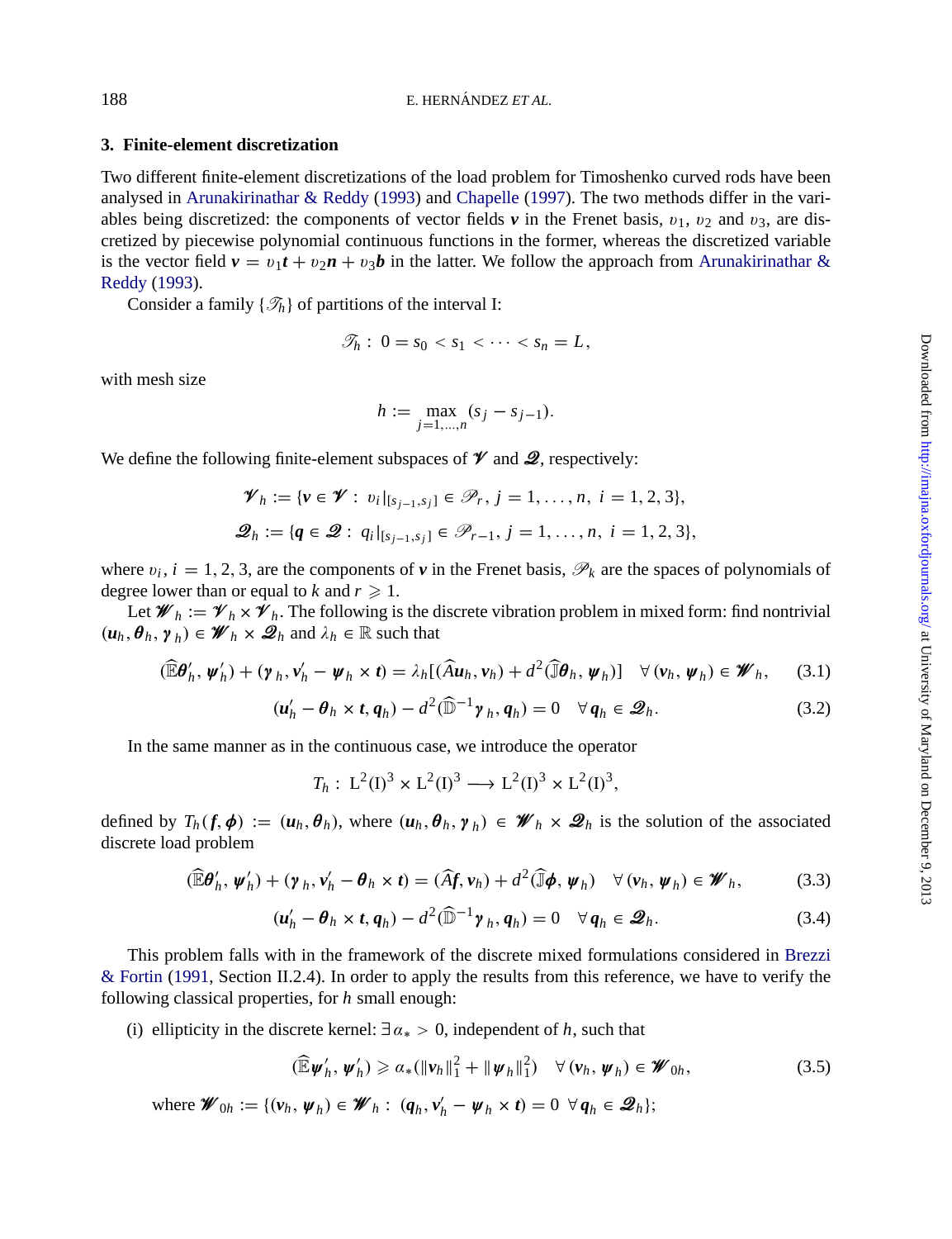<span id="page-9-0"></span>(ii) discrete inf–sup condition:  $\exists \beta_* > 0$ , independent of *h*, such that

$$
\sup_{(\mathbf{0},\mathbf{0})\neq(\mathbf{v}_h,\boldsymbol{\psi}_h)\in\boldsymbol{\mathscr{W}}_h} \frac{(q_h,\mathbf{v}_h'-\boldsymbol{\psi}_h\times\boldsymbol{t})}{\|\mathbf{v}_h\|_1+\|\boldsymbol{\psi}_h\|_1} \geqslant \beta_*\|q_h\|_0 \quad \forall q_h\in\mathcal{Q}_h.
$$

Property (i) has been proved in Arunakirinathar & Reddy (1993, Lemma 4.2) for  $\widehat{\mathbb{E}}$  the identity matrix and  $h > 0$  sufficiently small. The extension to  $\widehat{\mathbb{E}}$  positive definite uniformly in *s* is quite straightforward. Property (ii) has been also proved in Arunakirinathar & Reddy (1993, Lemma 4.3) by means of a laborious constructive procedure, which is not fully detailed in this reference. In what follows, we provide an alternative, simpler proof, based on the arguments used by Chapelle (1997, Lemma 3, Step (ii)) for the discrete inf–sup condition arising from another discretization.

With this purpose, we will use the following lemma, which holds true as far as the rod is not a simple straight beam and whose proof can be found in Chapelle (1997, Lemma 1).

LEMMA 3.1 If  $t(s)$  is not a constant vector for all  $s \in I$ , then there exists a linear mapping

$$
\phi: \mathbb{R}^3 \longrightarrow \mathscr{C}^1(\mathbf{I}, \mathbb{R}^3),
$$

$$
x \longmapsto \phi_x,
$$

such that, for any  $x \in \mathbb{R}^3$ ,

$$
\phi_x(0) = \phi_x(L) = 0,\tag{3.6}
$$

$$
\int_0^L \phi_x(s) \times t(s) \, \mathrm{d}s = x,\tag{3.7}
$$

$$
\|\boldsymbol{\phi}_{\boldsymbol{x}}\|_{\mathscr{C}^1(I,\mathbb{R}^3)} \leqslant C|\boldsymbol{x}|.
$$
\n(3.8)

Note that the tangent vector  $t$  is constant throughout the length of the rod if and only if the rod is actually a straight beam. The finite-element scheme is perfectly well fitted in this case too (see the numerical results reported in Section 4.1 below). However, in such a case, the inf–sup condition in the following lemma must be proved by adapting the arguments used in Arnold (1981, p. 414), where a similar condition has been proved in a 2D simpler framework. For a curved rod, the following result holds.

LEMMA 3.2 For *h* small enough, there exists  $\beta_* > 0$ , independent of *h*, such that

$$
\sup_{(\mathbf{0},\mathbf{0})\neq(\mathbf{v}_h,\boldsymbol{\psi}_h)\in\boldsymbol{\mathscr{W}}_h}\frac{(q_h,\mathbf{v}_h'-\boldsymbol{\psi}_h\times\boldsymbol{t})}{\|\boldsymbol{\nu}_h\|_1+\|\boldsymbol{\psi}_h\|_1}\geqslant\beta_*\left\|q_h\right\|_0\quad\forall\,q_h\in\mathcal{Q}_h.
$$

*Proof.* Given  $q_h \in \mathcal{Q}_h$ , let  $v \in H^1(I)^3$  be the solution of the following initial-value problem:

$$
\begin{cases} v' \equiv \dot{v} + \Gamma^{\dagger} v = q_h, & \text{in I}, \\ v(0) = 0. \end{cases}
$$

Since  $v(0) = 0$ , Poincaré inequality leads to  $||v||_0 \leq C ||v'||_0$ . Hence,

$$
\|\mathbf{v}\|_{1} = (\|\mathbf{v}\|_{0}^{2} + \|\dot{\mathbf{v}}\|_{0}^{2})^{1/2} \leq C \|\mathbf{q}_{h}\|_{0}.
$$
 (3.9)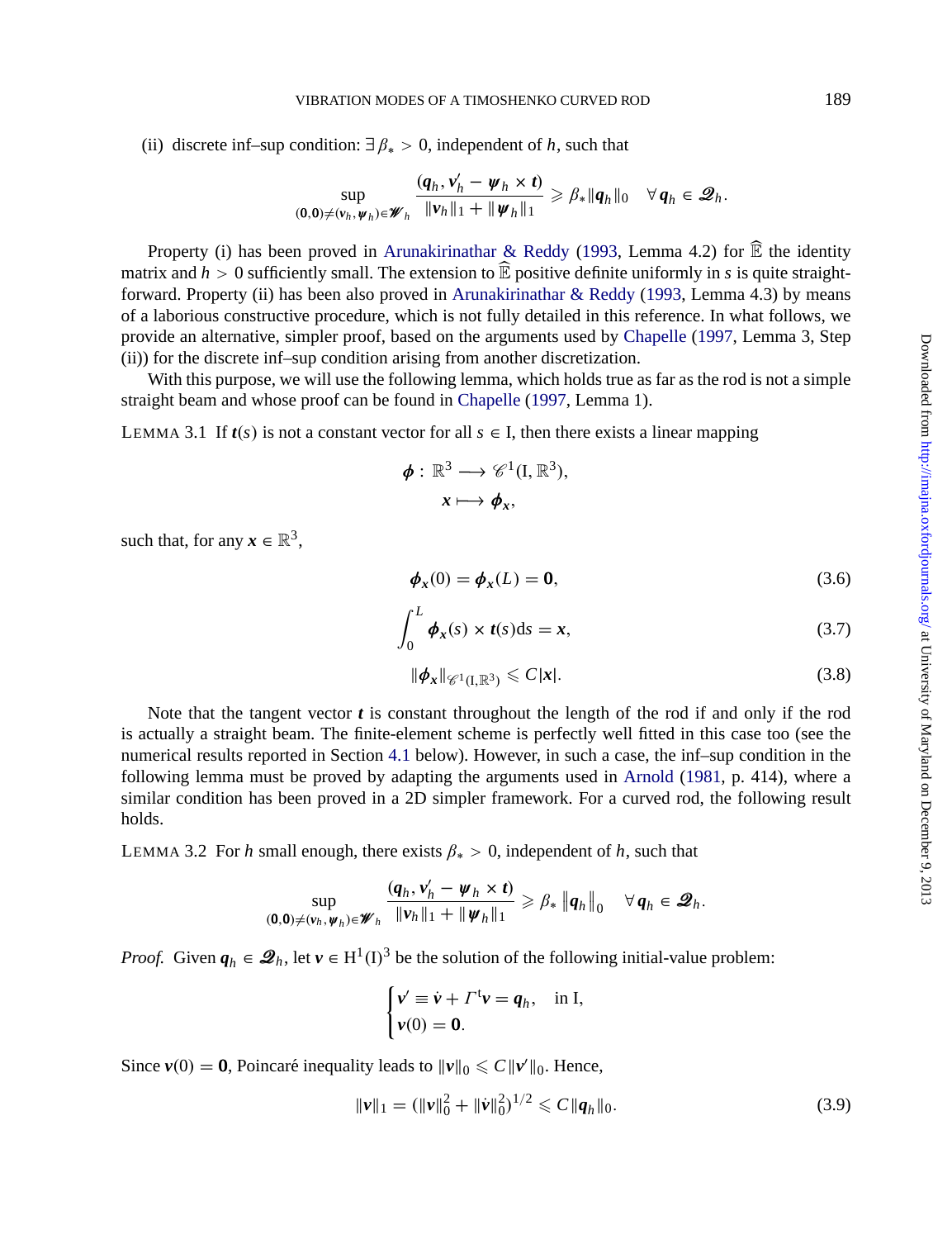Let  $\hat{\mathbf{v}} := \hat{v}_1 t + \hat{v}_2 n + \hat{v}_3 b$ , with

$$
\widehat{v_i}(s) := \int_0^s \Pi v_i'(\sigma) d\sigma, \quad 0 \leqslant s \leqslant L, \ i = 1, 2, 3,
$$

where  $v_i$  are the components of  $v$  in the Frenet basis and  $\Pi$  is the L<sup>2</sup>(I)-orthogonal projection onto

$$
\mathscr{Q}_h := \{q \in \mathbb{L}^2(\mathbb{I}) : q|_{[s_{j-1}, s_j]} \in \mathscr{P}_{r-1}, j = 1, \dots, n\}.
$$

Clearly  $\hat{v}'_i = \Pi v'_i$  and  $\hat{v}_i(0) = 0$ , so that, from Poincaré inequality, the boundedness of  $\Pi$  and (3.9),

$$
\|\widehat{\mathbf{v}}\|_1 \leqslant C \left( \sum_{i=1}^3 \|H v_i' \|_0^2 \right)^{1/2} \leqslant C \left( \sum_{i=1}^3 \|v_i' \|_0^2 \right)^{1/2} \leqslant C \|q_h\|_0. \tag{3.10}
$$

Now, for all points  $s_j$  of the partition  $\mathcal{T}_h$ , we have

$$
\widehat{v}_i(s_j) - v_i(s_j) = \int_0^{s_j} [T v'_i(\sigma) - v'_i(\sigma)] d\sigma = 0,
$$

because the characteristic function of the interval  $[0, s_j]$  belongs to  $\mathcal{Q}_h$ . Therefore, from Cauchy– Schwarz inequality, we have, for all  $s \in [s_j, s_{j+1}]$ ,

$$
|\widehat{v_i}(s)-v_i(s)|^2=\left|\int_{s_j}^s [T v_i'(\sigma)-v_i'(\sigma)]\mathrm{d}\sigma\right|^2\leqslant|s-s_j|\int_{s_j}^{s_{j+1}}|T v_i'(\sigma)-v_i'(\sigma)|^2\mathrm{d}\sigma.
$$

By integrating on  $[s_j, s_{j+1}]$  and summing for  $j = 0, \ldots, n-1$ , we obtain

$$
\|\widehat{v_i} - v_i\|_0^2 \leqslant \frac{h^2}{2} \|Hv_i' - v_i'\|_0^2 \leqslant h^2 \|v_i'\|_0^2,
$$

which together with (3.9) yield

$$
\|\widehat{\mathbf{v}} - \mathbf{v}\|_0 \leqslant h \|\dot{\mathbf{v}}\|_0 \leqslant C h \|\boldsymbol{q}_h\|_0. \tag{3.11}
$$

On the other hand, since  $\hat{v}_i^{\prime} = \Pi v_i^{\prime}$  and the components of  $q_h$  belong to  $\mathcal{Q}_h$ , according to the definition (2.1) of  $\dot{v}$  and  $\dot{\hat{v}}$ , we have

 $(q_h, \hat{v}) = (q_h, v) = (q_h, v') - (q_h, \Gamma^{\text{t}} v),$ 

which together with the definition of *v* leads to

$$
(\boldsymbol{q}_h, \widehat{\boldsymbol{v}}') = (\boldsymbol{q}_h, \widehat{\boldsymbol{v}}) + (\boldsymbol{q}_h, \Gamma^{\dagger} \widehat{\boldsymbol{v}}) = (\boldsymbol{q}_h, \boldsymbol{v}') + (\boldsymbol{q}_h, \Gamma^{\dagger} (\widehat{\boldsymbol{v}} - \boldsymbol{v})) = ||\boldsymbol{q}_h||_0^2 + (\boldsymbol{q}_h, \Gamma^{\dagger} (\widehat{\boldsymbol{v}} - \boldsymbol{v})).
$$

Thus, from (3.11), we obtain

$$
(\boldsymbol{q}_h, \widehat{\boldsymbol{\nu}}') \geqslant (1 - Ch) \|\boldsymbol{q}_h\|_0^2. \tag{3.12}
$$

According to the definition,  $\hat{v}_i$  are piecewise  $\mathcal{P}_r$  continuous functions vanishing at  $s = 0$ . However, in general,  $\hat{v}(L) \neq 0$ , so that  $\hat{v} \notin V_h$ . Because of this, we resort to Lemma 3.1.

<span id="page-10-0"></span>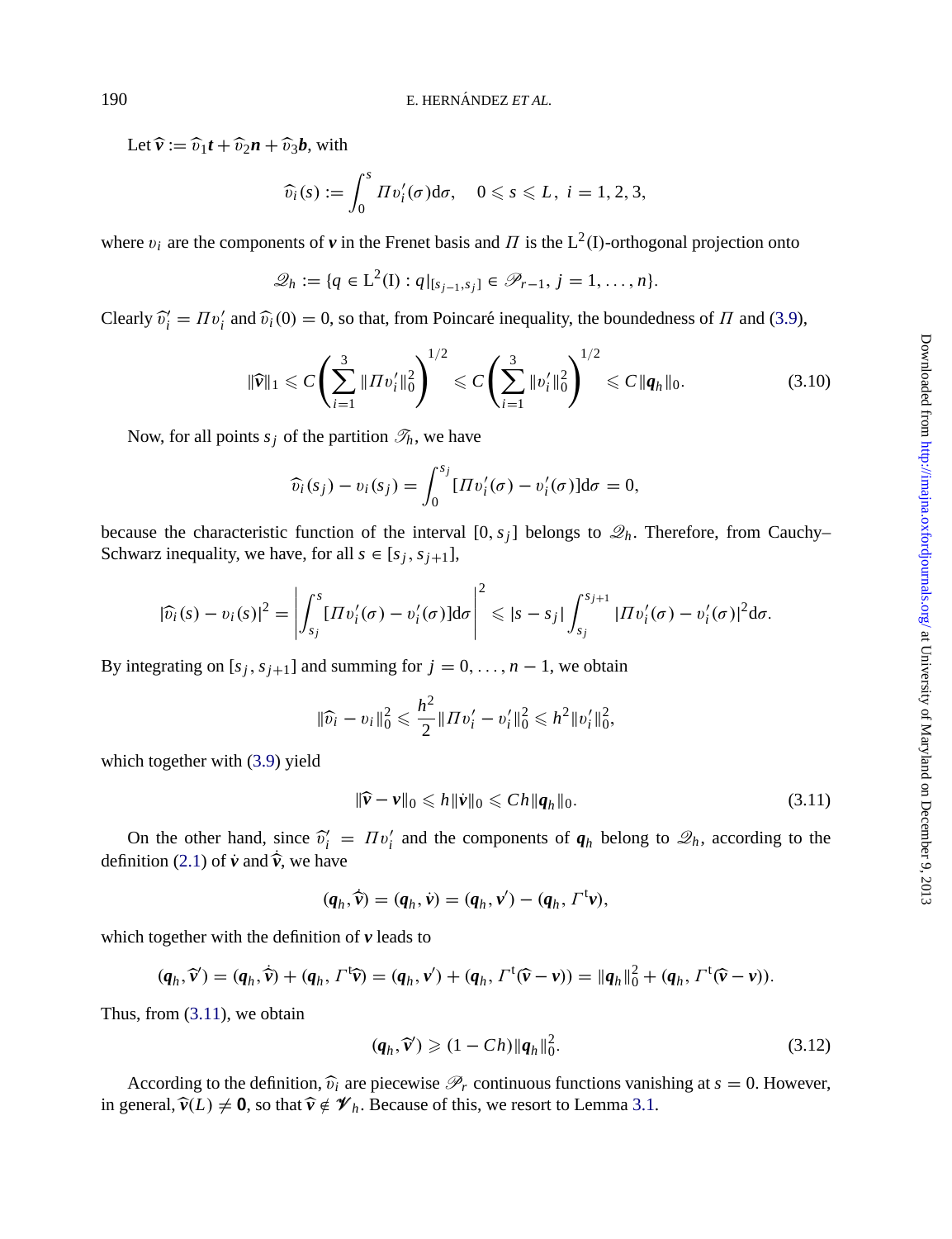Let  $\mathbf{x} := -\hat{\mathbf{v}}(L)$  and  $\phi_x$  be as in Lemma 3.1. From (3.8) and (3.10), we have

$$
\|\boldsymbol{\phi}_{\boldsymbol{x}}\|_1 \leqslant C \|\boldsymbol{\phi}_{\boldsymbol{x}}\|_{\mathscr{C}^1(I,\mathbb{R}^3)} \leqslant C |\boldsymbol{x}| \leqslant C \|\widehat{\boldsymbol{v}}\|_1 \leqslant C \|\boldsymbol{q}_h\|_0.
$$

Let

$$
\mathbf{w}(s) := \int_0^s \boldsymbol{\phi}_x(\sigma) \times t(\sigma) \mathrm{d}\sigma, \quad 0 \leqslant s \leqslant L.
$$

Clearly,  $w(0) = 0$  and  $w' = \phi_x \times t$ . Hence, from Poincaré inequality,

$$
\|\boldsymbol{w}\|_1 \leqslant C \|\boldsymbol{w}'\|_0 \leqslant C \|\boldsymbol{\phi}_{\boldsymbol{x}}\|_0 \leqslant C \|\boldsymbol{q}_h\|_0.
$$

Let  $\phi_x^I$  and  $w^I$  be the vector fields whose components in the Frenet basis are the Lagrange interpolants of degree *r* of the respective components of  $\phi_x$  and  $w$  in the same basis. Standard properties of the 1D Lagrange interpolant yield

$$
\|\pmb{\phi}_{x}^{I}\|_{1} \leqslant C \|\pmb{\phi}_{x}\|_{1} \leqslant C \|\pmb{q}_{h}\|_{0} \quad \text{and} \quad \|\pmb{w}^{I}\|_{1} \leqslant C \|\pmb{w}\|_{1} \leqslant C \|\pmb{q}_{h}\|_{0}, \tag{3.13}
$$

as well as

$$
\|\phi_x - \phi_x^{\mathrm{I}}\|_0 \leqslant Ch \|\dot{\phi}_x\|_0 \leqslant Ch \|q_h\|_0,
$$
  

$$
\|(w^{\mathrm{I}} - w)^{\prime}\|_0 \leqslant \| (w^{\mathrm{I}} - w)^{\prime}\|_0 + \| \varGamma^{\mathrm{t}}(w^{\mathrm{I}} - w)\|_0 \leqslant Ch (\|\ddot{w}\|_0 + \|\dot{w}\|_0) \leqslant Ch \|q_h\|_0.
$$

The latter holds because  $\ddot{w} = (w' - \Gamma^{\text{t}} w) = (\phi_x \times t) - (\Gamma^{\text{t}} w)$  and, consequently,  $\|\ddot{w}\|_0 \leq C(\|\phi_x\|_1 +$  $\|\boldsymbol{w}\|_1$ ). Theref[ore,](#page-10-0)

$$
|(q_h, (w^I)' - \phi_x^I \times t)| = |(q_h, (w^I - w)') + (q_h, (\phi_x - \phi_x^I) \times t)| \leq C h \|q_h\|_0^2.
$$
 (3.14)

Finally, let  $v_h := \hat{v} + w^I$  and  $\psi_h := \phi_x^I$ . Because of (3.6) and (3.7), both belong to  $\mathscr{W}_h$ . From (3.10) and  $(3.13)$ , we have

$$
\|\nu_h\|_1 + \|\psi_h\|_1 \leqslant C \|q_h\|_0,
$$

[whereas](#page-26-0) [from](#page-26-0)  $(3.12)$  and  $(3.14)$ [,](#page-26-0)

$$
(\boldsymbol{q}_h, \boldsymbol{v}_h' - \boldsymbol{\psi}_h \times \boldsymbol{t}) \geq (1 - Ch) \|\boldsymbol{q}_h\|_0^2. \tag{3.15}
$$

The last two inequalities allow us to conclude [th](#page-16-0)e lemma.  $\Box$ 

REMARK 3.3 The proof of the inf–sup condition in the previous lemma needs *h* to be sufficiently small, in order to have 1−*Ch* > 0 in (3.15). A similar condition is assumed in the proofs of Arunakirinathar & Reddy (1993, Lemma 4.3) and Chapelle (1997, Lemma 3). The same assumption is made in Arunakirinathar & Reddy (1993, Lemma 4.2) as well, to prove the ellipticity in the discrete kernel property (3.5). Because of this, *h* will be assumed to be small enough in all the following theorems. However, this hypothesis seems to be a technicality. In fact, we have not observed a need for this assumption in any of the numerical experiments reported in Section 4 below.

Now we are in a position to prove that  $T_h$  is well defined and converges to *T* as  $h \to 0$ .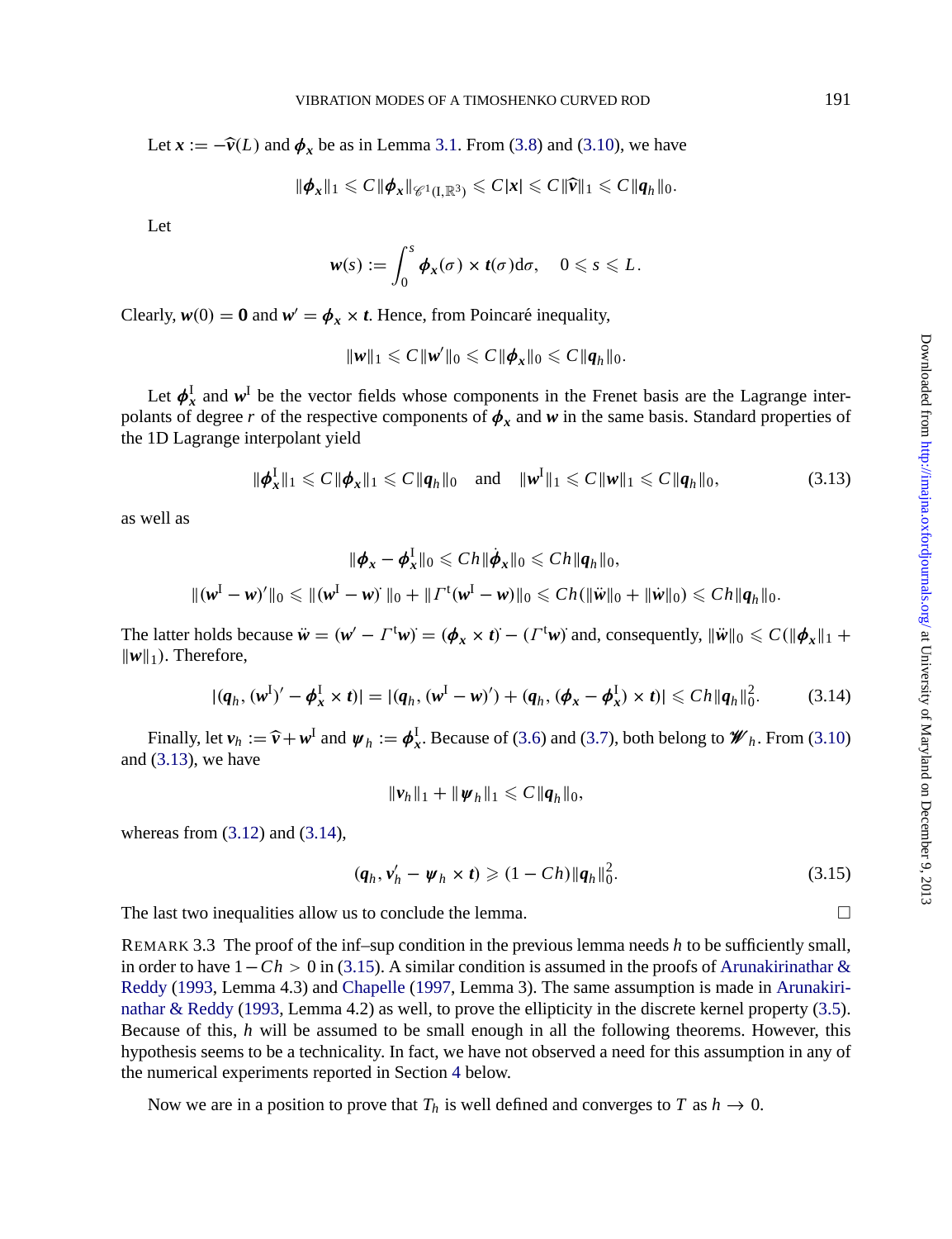<span id="page-12-0"></span>192 E. HERNÁND[EZ](#page-5-0) *ET A[L.](#page-5-0)* 

THEOREM 3.4 For sufficiently small  $h > 0$ , problem (3.3)–(3.4) has a unique solution  $(u_h, \theta_h, \gamma_h) \in$  $\mathscr{W}_h \times \mathscr{Q}_h$ . This solution satisfies

$$
\|\boldsymbol{u}_h\|_1 + \|\boldsymbol{\theta}_h\|_1 + \|\boldsymbol{\gamma}_h\|_0 \leqslant C(\|\boldsymbol{f}\|_0 + d^2 \|\boldsymbol{\phi}\|_0),
$$
\n(3.16)

where  $C > 0$  is inde[pen](#page-8-0)[d](#page-9-0)ent of h and d.

Let  $(u, \theta, \gamma) \in \mathscr{W} \times \mathscr{Q}$  be the solution of problem (2.6)[–\(2.7\).](#page-26-0) [If](#page-26-0)  $f, \phi \in H^{k-1}(\mathbb{D})^3$  $f, \phi \in H^{k-1}(\mathbb{D})^3$  $f, \phi \in H^{k-1}(\mathbb{D})^3$ ,  $1 \leq k \leq r$ [, then](#page-26-0)

$$
\|\boldsymbol{u}-\boldsymbol{u}_h\|_1+\|\boldsymbol{\theta}-\boldsymbol{\theta}_h\|_1+\|\boldsymbol{\gamma}-\boldsymbol{\gamma}_h\|_0\leq Ch^k(\|\boldsymbol{f}\|_{k-1}+d^2\|\boldsymbol{\phi}\|_{k-1}),
$$
\n(3.17)

$$
\|\boldsymbol{u}-\boldsymbol{u}_h\|_0+\|\boldsymbol{\theta}-\boldsymbol{\theta}_h\|_0\leqslant Ch^{k+1}(\|f\|_{k-1}+d^2\|\boldsymbol{\phi}\|_{k-1}),
$$
\n(3.18)

[with](#page-8-0)  $C > 0$  independent of h and d.

*Proof.* By virtue of (3.5) and Lemma 3.2, the well-posedness of problem (3.3)–(3.4) as well as the error estim[ate](#page-8-0) (3[.17\)](#page-8-0) are consequences of Proposition II.2.11 from Brezzi & Fortin (1991). On the other hand, (3.18) is obtained by adapting to our case the duality argument used to prove Theorem 2 from Chapelle  $(1997)$ .

By adding (3.3) and (3.4), from the symmetry of the resulting bilinear forms, it is immediate to show that  $T_h$  is self-adjoint with respect to the weighted  $L^2(I)^3 \times L^2(I)^3$  inner product in the right-hand side of (3.3). Therefore, apart from  $\mu_h = 0$ , the spectrum of  $T_h$  consists of a finite number of finite-multiplicity real eigenvalues with ascent one.

Once more, the spectrum of the operator  $T_h$  is related with the eigenvalues of the spectral problem (3.1)–(3.2):  $\lambda_h$  is a nonzero eigenvalue of this problem if and only if  $\mu_h := 1/\lambda_h$  is a nonzero eigenvalue of  $T_h$ , with the same [multi](#page-5-0)plicity and corresponding eigenfunctions. [The](#page-8-0)se eigenvalues are strictly positive. Indeed, [by](#page-26-0) taking  $v_h = u_h$ ,  $\psi_h = \theta_h$  and  $q_h = \gamma_h$  in [pr](#page-8-0)[oblem](#page-26-0) [\(3.1\)–\(3.2\),](#page-26-0) by [subtr](#page-26-0)acting the second equation from the first one, we have

$$
\lambda_h = \frac{(\widehat{\mathbb{E}} \boldsymbol{\theta}_h', \boldsymbol{\theta}_h') + d^2(\widehat{\mathbb{D}}^{-1} \boldsymbol{\gamma}_h, \boldsymbol{\gamma}_h)}{(\widehat{A} \boldsymbol{u}_h, \boldsymbol{u}_h) + d^2(\widehat{\mathbb{J}} \boldsymbol{\theta}_h, \boldsymbol{\theta}_h)} \geqslant 0.
$$

Moreover, the eigenvalues cannot vanish. In fact, according to the expression above, since  $\widehat{\mathbb{E}}$  and  $\widehat{\mathbb{D}}$ are positive definite (see Remark 2.3),  $\lambda_h = 0$  would imply  $\gamma_h = 0$ . Then, (3.2) would imply that  $(\boldsymbol{u}_h, \boldsymbol{\theta}_h) \in \mathcal{W}_{0h}$  and, hence,  $\boldsymbol{u}_h$  and  $\boldsymbol{\theta}_h$  would vanish too because of (3.5).

Our aim is to use the spectral theory for compact operators (see Babuška & [Osbor](#page-27-0)n, [199](#page-27-0)1, for instance) to prove convergence of the eigenvalues and eigenfunctions of  $T<sub>h</sub>$  towards those of  $T$ . However, some further considerations will be needed to show that the error estimates do not deteriorate as *d* becomes small. With this purpose, we will use the f[ollowi](#page-6-0)ng result:

$$
||(T - T_h)(f, \phi)||_1 \leq C h(||f||_0 + d^2 ||\phi||_0),
$$
\n(3.19)

which follows from (3.17) with  $k = 1$ . As a consequence of this estimate,  $T_h$  converges in norm to T as *h* goes to zero. Hence, standard results of spectral approximation (see for instance Kato, 1995) show that if  $\mu$  is an eigenvalue of *T* with multiplicity *m*, then exactly *m* eigenvalues  $\mu_h^{(1)}, \ldots, \mu_h^{(m)}$  of  $T_h$ (repeated according to their respective multiplicities) converge to  $\mu$ .

The estimate above can be improved when the source term is an eigenfunction  $(u, \theta)$  of T. Indeed, in such a case, the same arguments used to prove  $(2.11)$  allow us to show that, for all  $k \geqslant 2$  and *d* sufficiently small, we have

$$
\|\boldsymbol{u}\|_{k} + \|\boldsymbol{\theta}\|_{k} + \|\boldsymbol{\gamma}\|_{k-1} \leqslant C(\|\boldsymbol{u}\|_{0} + d^{2}\|\boldsymbol{\theta}\|_{0}),
$$
\n(3.20)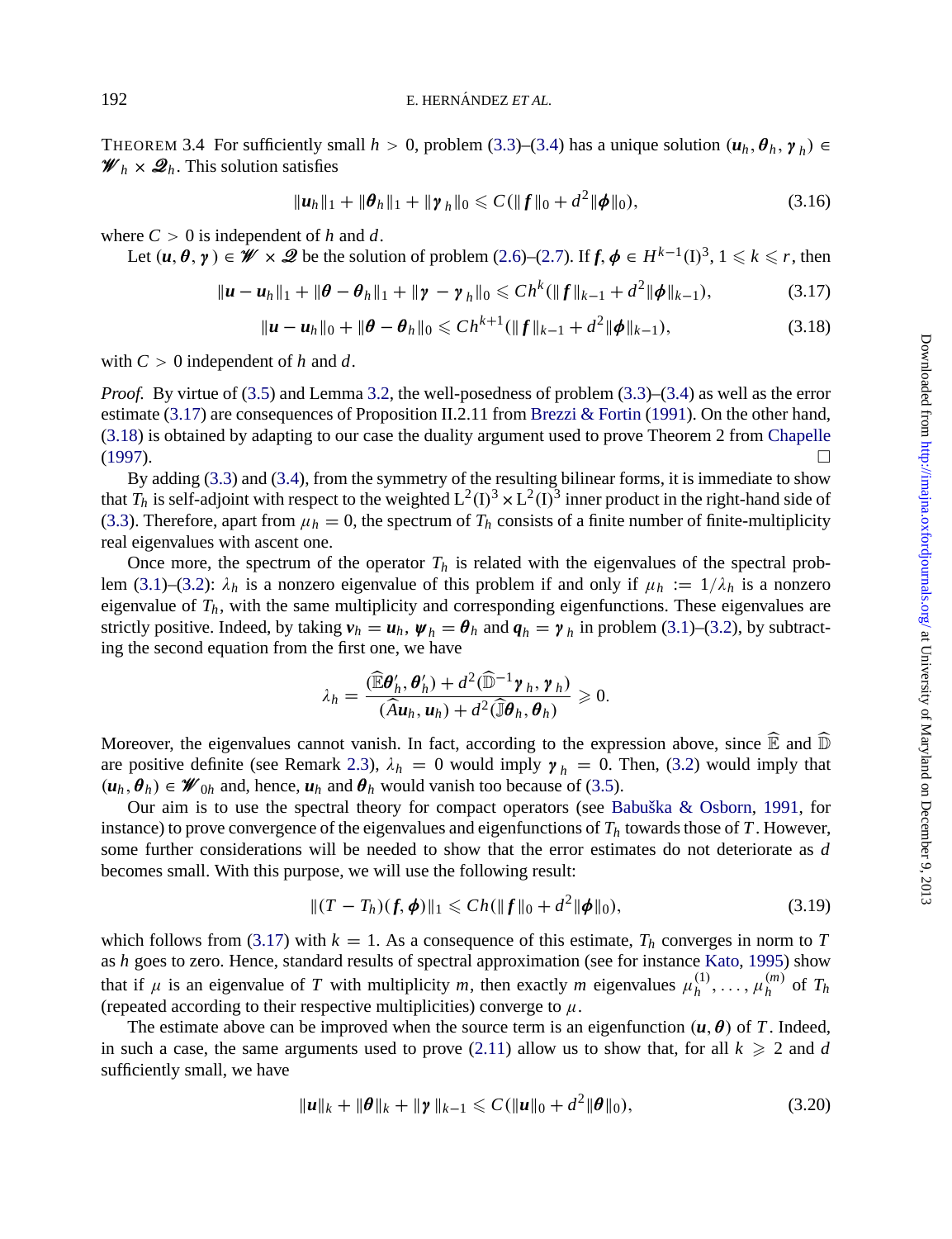<span id="page-13-0"></span>with *C* depending on *k* and on the eigenvalue of *T* associated with  $(u, \theta)$ . Note that, in principle, the constant *C* should depend also on *d*, because the eigenvalue does so. However, according to Lemma 2.6, for *d* sufficiently small we can choose *C* independent of *d*. Hence, from (3.17)–(3.18) with  $k = r$ , we obtain

$$
|| (T - T_h)(u, \boldsymbol{\theta}) ||_1 \leq C h^r ||(u, \boldsymbol{\theta})||_1,
$$
\n(3.21)

$$
||(T - T_h)(u, \boldsymbol{\theta})||_0 \leq C h^{r+1} ||(u, \boldsymbol{\theta})||_0.
$$
 (3.22)

Here and hereafter,  $\|\cdot\|_0$  denotes the standard product norm in L<sup>2</sup>(I)<sup>3</sup> × L<sup>2</sup>(I)<sup>3</sup>.

We remind zaders of the definition of the 'gap' or symmetric distance  $\delta_k$  between closed subspaces *Y* and *Z* of *W* in norm  $\|\cdot\|_k$ ,  $k = 0, 1$ :

$$
\widehat{\delta}_k(\mathscr{Y},\mathscr{Z}):=\max{\{\delta_k(\mathscr{Y},\mathscr{Z}),\delta_k(\mathscr{Z},\mathscr{Y})\}},
$$

with

$$
\delta_k(\mathscr{Y},\mathscr{Z}):=\sup_{\substack{(\mathbf{r},\mathbf{\boldsymbol{\psi}})\in\mathscr{Y}\\ \|\mathbf{r},\mathbf{\boldsymbol{\psi}})\|_k=1}}\left[\inf_{(\widehat{\mathbf{r}},\widehat{\mathbf{\boldsymbol{\psi}}})\in\mathscr{Z}}\|\mathbf{r}-\widehat{\mathbf{r}},\mathbf{\boldsymbol{\psi}}-\widehat{\mathbf{\boldsymbol{\psi}}}\|\|_k\right].
$$

For the sake of simplicity, we state our results for eigenvalues of *T* converging to a simple eigenvalue of  $T_0$  as  $d \to 0$  (at the end of this section, we will discuss this assumption). The following theorem yields *d*-independent error estimates for the approximate eigenvalues and eigenfunctions.

THEOREM 3.5 Let  $\mu$  be an eigenvalue of *T* converging to a simple eigenvalue  $\mu_0$  of  $T_0$  as *d* tends to zero. Let  $\mu_h$  be the eigenvalue of  $T_h$  that converges to  $\mu$  as h tends to zero. Let  $\mathcal{E}$  and  $\mathcal{E}_h$  be the corresponding eigenspaces. Then, for *d* and *h* small enough

$$
\widehat{\delta}_1(\boldsymbol{\mathscr{E}},\boldsymbol{\mathscr{E}}_h) \leqslant Ch^r,\tag{3.23}
$$

$$
\widehat{\delta}_0(\boldsymbol{\mathscr{E}},\boldsymbol{\mathscr{E}}_h) \leqslant Ch^{r+1},\tag{3.24}
$$

$$
|\mu - \mu_h| \leq C h^r,
$$
\n(3.25)

with  $C > 0$  independent of *d* and *h*.

*Proof.* The estimates are direct consequences of  $(3.21)$ – $(3.22)$  and Theorems 7.1 and 7.2 from Babuška & Osborn (1991), in all cases with *C* depending on the constants in (3.21)–(3.22) and on the inverse of the distance from  $\mu$  to the rest of the spectrum of *T*. Now using Lemma 2.6, we see that for *d* small enough, this distance is bounded below in terms of the distance from  $\mu_0$  to the rest of the spectrum of  $T_0$ , which obviously depends neither on *d* nor on *h*. This allows us to conclude the proof.

This theorem yields optimal-order error estimates for the approximate eigenfunctions in norms  $\|\cdot\|_1$ and  $\|\cdot\|_0$ . In fact, the theorem implies that the eigenfunctions  $(\boldsymbol{u}, \boldsymbol{\theta})$  of *T* and  $(\boldsymbol{u}_h, \boldsymbol{\theta}_h)$  of  $T_h$ , corresponding to the eigenvalues  $\mu$  and  $\mu_h$ , respectively, can be chosen normalized in  $\|\cdot\|_k$ ,  $k = 0, 1$ , and so that

$$
\|\boldsymbol{u}-\boldsymbol{u}_h\|_1+\|\boldsymbol{\theta}-\boldsymbol{\theta}_h\|_1\leqslant Ch^r \qquad (k=1),
$$
\n(3.26)

$$
\|\boldsymbol{u}-\boldsymbol{u}_h\|_0+\|\boldsymbol{\theta}-\boldsymbol{\theta}_h\|_0\leqslant Ch^{r+1}\quad (k=0),\tag{3.27}
$$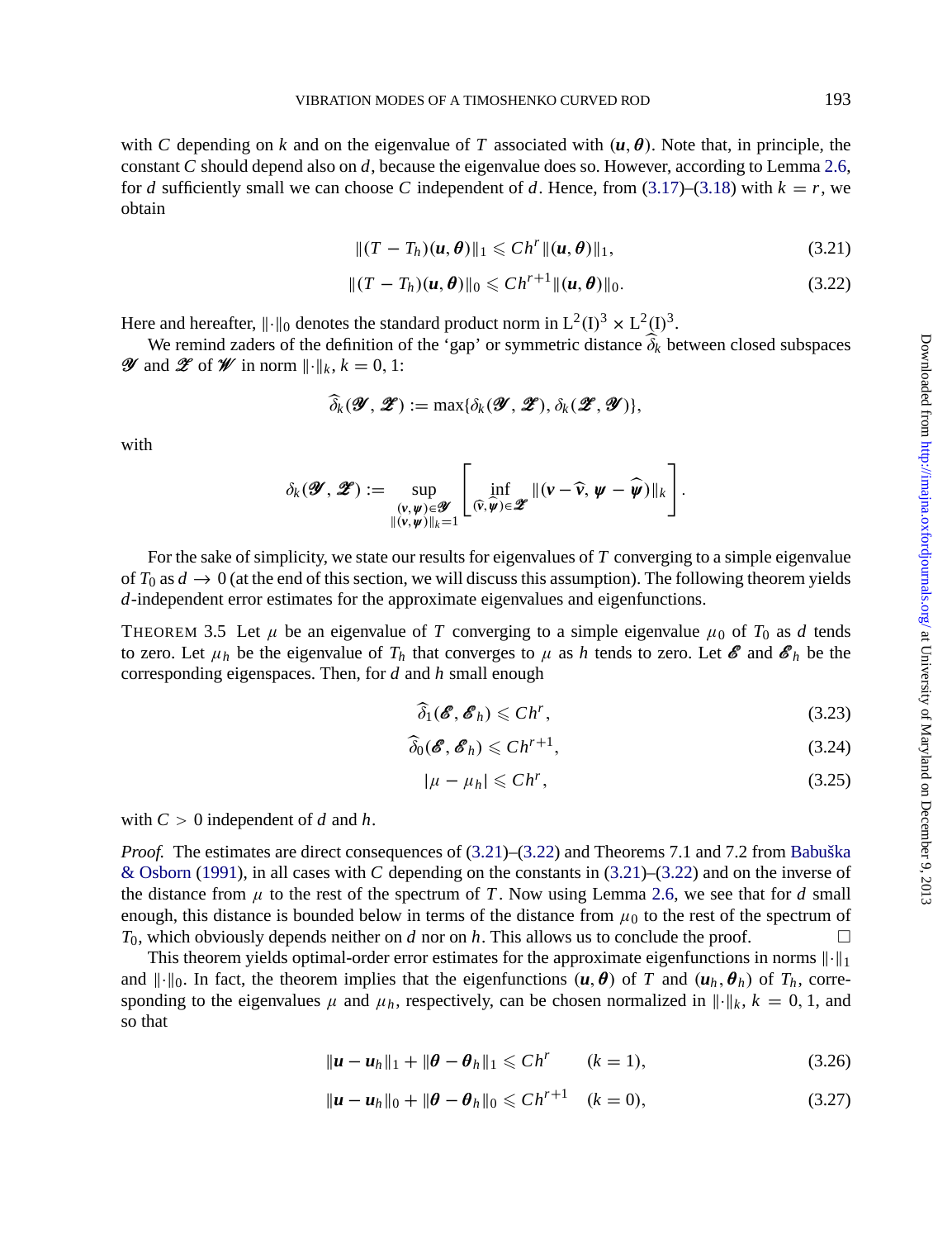which are the optimal orders for the finite elements used. Instead, the order of the error estimate (3.25) is not optimal. To improve this result, we will have to study first the convergence of the shear stresses of the vibration [mod](#page-8-0)es.

LEMMA 3.6 Let  $\mu$  and  $\mu_h$  be as in Theorem 3.5. Let  $(u, \theta, \gamma)$  be a solution of problem (2.4)–(2.5) with  $\lambda = \frac{1}{\mu}$ , and  $(u_h, \theta_h, \gamma_h)$  a solution of problem (3.1)–(3.2) with  $\lambda_h = \frac{1}{\mu_h}$ , such that  $||(u, \theta)||_1 =$  $\|(u_h, \theta_h)\|_1 = 1$  and (3.26) holds true. Then, for *d* and *h* small enough

$$
\|\boldsymbol{\gamma}-\boldsymbol{\gamma}_h\|_0\leqslant Ch^r,
$$

wit[h](#page-13-0)  $C > 0$  independ[ent of](#page-13-0) d and h.

*Proof.* From (3.1) and (2.4), we have, for all  $(v_h, \psi_h) \in \mathcal{W}_h$ ,

$$
(\boldsymbol{\gamma} - \boldsymbol{\gamma}_h, \boldsymbol{v}'_h - \boldsymbol{\psi}_h \times \boldsymbol{t}) = \lambda [(\widehat{A}(\boldsymbol{u} - \boldsymbol{u}_h), \boldsymbol{v}_h) + d^2 (\widehat{J}(\boldsymbol{\theta} - \boldsymbol{\theta}_h), \boldsymbol{\psi}_h)]
$$
  
+  $(\lambda - \lambda_h)[(\widehat{A} \boldsymbol{u}_h, \boldsymbol{v}_h) + d^2 (\widehat{J} \boldsymbol{\theta}_h, \boldsymbol{\psi}_h)] - (\widehat{\mathbb{E}}(\boldsymbol{\theta}' - \boldsymbol{\theta}'_h), \boldsymbol{\psi}'_h)$   
<  $\leq Ch^r (\|\boldsymbol{v}_h\|_1 + \|\boldsymbol{\psi}_h\|_1),$ 

where we have used (3.25) and (3.26) for the last inequality. Note that the constant *C* depends on the eigenvalue  $\lambda$ , but not on *d* or *h*, for *d* small enough (Lemma 2.6). Using this estimate, we have, for all  $\widehat{\boldsymbol{\gamma}} \in \mathcal{Q}_h$  and for all  $(\boldsymbol{v}_h, \boldsymbol{\psi}_h) \in \mathcal{W}_h$ ,

$$
(\widehat{\mathbf{y}} - \mathbf{y}_h, \mathbf{v}_h' - \mathbf{\psi}_h \times \mathbf{t}) \leqslant (\widehat{\mathbf{y}} - \mathbf{y}, \mathbf{v}_h' - \mathbf{\psi}_h \times \mathbf{t}) + Ch^r(||\mathbf{v}_h||_1 + ||\mathbf{\psi}_h||_1).
$$

[Therefore,](#page-26-0) from Le[mma](#page-26-0) 3.2 we have, for all  $\hat{\mathbf{y}} \in \mathcal{Q}_h$ ,

$$
\beta_* \|\widehat{\boldsymbol{\gamma}} - \boldsymbol{\gamma}_h\|_0 \leqslant \sup_{(\mathbf{0},\mathbf{0}) \neq (\boldsymbol{\nu}_h,\boldsymbol{\psi}_h) \in \mathscr{W}_h} \frac{(\widehat{\boldsymbol{\gamma}} - \boldsymbol{\gamma}_h,\boldsymbol{\nu}_h' - \boldsymbol{\psi}_h \times \boldsymbol{t})}{\|\boldsymbol{\nu}_h\|_1 + \|\boldsymbol{\psi}_h\|_1} \leqslant C(\|\widehat{\boldsymbol{\gamma}} - \boldsymbol{\gamma}\|_0 + h^r).
$$

Hence, if we choose  $\hat{\mathbf{y}}$  as the L<sup>2</sup>(I)<sup>3</sup>-projection of  $\mathbf{y}$  onto  $\mathcal{Q}_h$ , the theorem follows from the triangular inequality, standard error estimates of the projection and (3.20). inequality, standard error estimates of the projection and (3.20).

Now we are in a position to prove an optimal order of convergence for the approximate eigenvalues by adapting to our problem a standard argument for variationally posed eigenvalue problems (see Babuška & Osborn, 1991, Lemma 9.1, for instance).

THEOREM 3.7 Let  $\lambda = \frac{1}{\mu}$  and  $\lambda_h = \frac{1}{\mu_h}$ , with  $\mu$  and  $\mu_h$  as in Theorem 3.5. Then, for *d* and *h* small enough

$$
|\lambda - \lambda_h| \leqslant Ch^{2r},\tag{3.28}
$$

with  $C > 0$  independent of *d* and *h*.

*Proof.* Let  $\mathscr{A}_d$  and  $\mathscr{B}_d$  denote the symmetric and continuous bilinear forms defined in  $\mathscr{W} \times \mathscr{Q}$  as

$$
\mathscr{A}_d((u,\theta,\gamma),(v,\psi,q)) := (\widehat{\mathbb{E}}\theta',\psi') + (\gamma,v'-\psi\times t) + (u'-\theta\times t,q) - d^2(\widehat{\mathbb{D}}^{-1}\gamma,q),
$$
  

$$
\mathscr{B}_d((u,\theta,\gamma),(v,\psi,q)) := (\widehat{A}u,v) + d^2(\widehat{\mathbb{J}}\theta,\psi).
$$

Using this notation, problems  $(2.4)$ – $(2.5)$  and  $(3.1)$ – $(3.2)$  are, respectively, written as follows:

$$
\mathscr{A}_d((u,\theta,\gamma),(v,\psi,q))=\lambda\mathscr{B}_d((u,\theta,\gamma),(v,\psi,q))\quad\forall (v,\psi)\in\mathscr{W}\quad\forall q\in\mathscr{Q};
$$

 $\mathscr{A}_d((u_h, \theta_h, \gamma_h), (v_h, \psi_h, q_h)) = \lambda_h \mathscr{B}_d((u_h, \theta_h, \gamma_h), (v_h, \psi_h, q_h)) \quad \forall (v_h, \psi_h) \in \mathscr{W}_h \ \forall q_h \in \mathscr{Q}_h.$ Consider eigenfunctions satisfying  $\|(u, \theta)\|_1 = \|(u_h, \theta_h)\|_1 = 1$  and (3.26).

<span id="page-14-0"></span>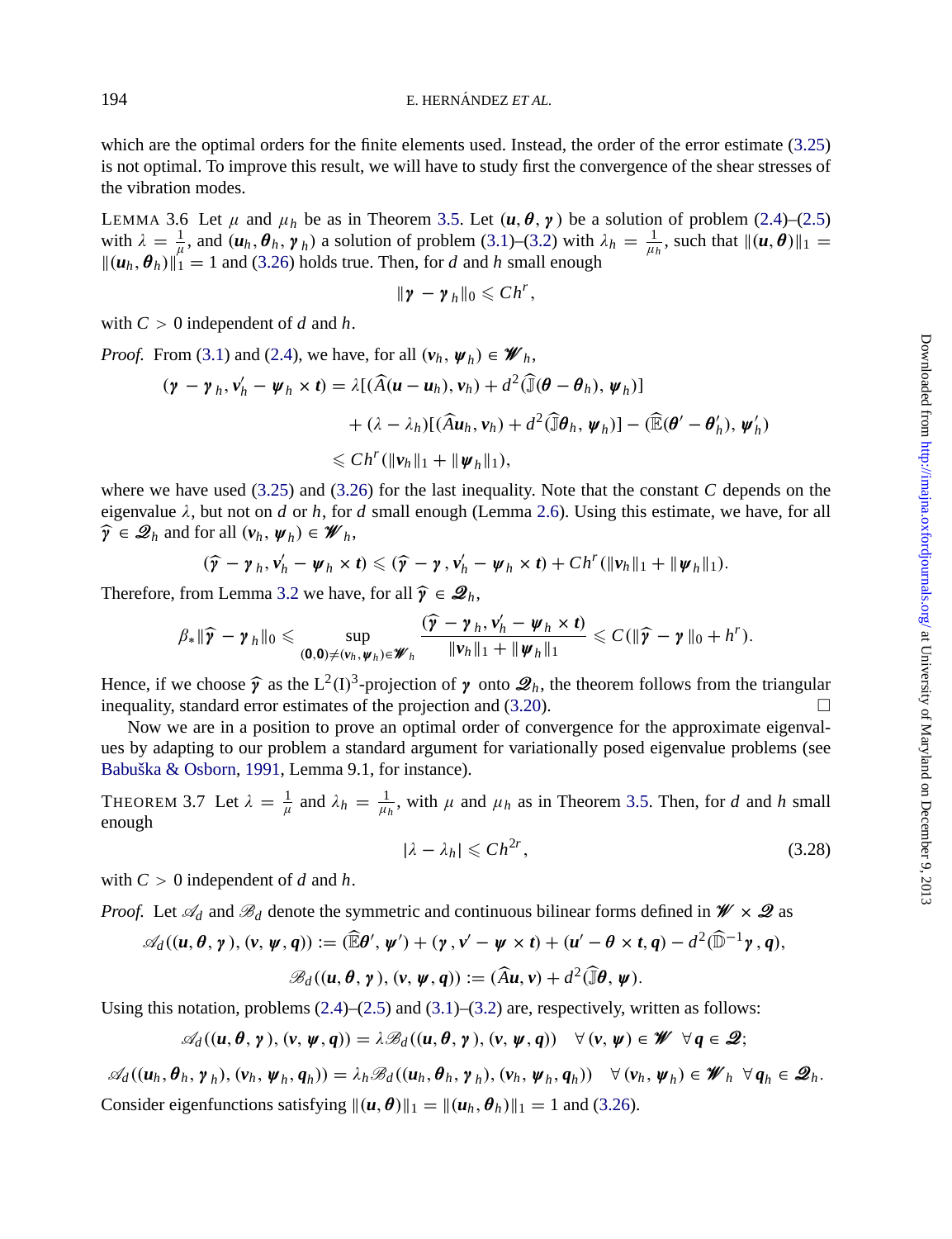From t[he](#page-12-0) [sy](#page-12-0)mmetry of the bilinear forms, straightforward computations lead to

$$
(\lambda - \lambda_h) \mathscr{B}_d((u_h, \theta_h, \gamma_h), (u_h, \theta_h, \gamma_h))
$$
  
=  $\lambda \mathscr{B}_d((u - u_h, \theta - \theta_h, \gamma - \gamma_h), (u - u_h, \theta - \theta_h, \gamma - \gamma_h))$   
 $- \mathscr{A}_d((u - u_h, \theta - \theta_h, \gamma - \gamma_h), (u - u_h, \theta - \theta_h, \gamma - \gamma_h)).$ 

By using (3.16) with  $f = \lambda_h u_h$  and  $\phi = \lambda_h \theta_h$ , we have

$$
\mathscr{B}_{d}((\boldsymbol{u}_h, \boldsymbol{\theta}_h, \boldsymbol{\gamma}_h), (\boldsymbol{u}_h, \boldsymbol{\theta}_h, \boldsymbol{\gamma}_h)) \geqslant C(\|\boldsymbol{u}_h\|_0^2 + d^2\|\boldsymbol{\theta}_h\|_0^2) \geqslant \frac{C}{\lambda_h^2}(\|\boldsymbol{u}_h\|_1^2 + \|\boldsymbol{\theta}_h\|_1^2) = \frac{C}{\lambda_h^2}.
$$

Hence, from the continuity of the bilinear forms, we obtain

$$
|\lambda - \lambda_h| \leqslant C(\|u - u_h\|_1 + \|\boldsymbol{\theta} - \boldsymbol{\theta}_h\|_1 + \|\boldsymbol{\gamma} - \boldsymbol{\gamma}_h\|_0)^2,
$$

with *C* depending on  $\lambda$  and  $\lambda_h$ , but neither on *d* nor on *h*, for *d* and *h* sufficiently small (Lemma 2.6 and  $(3.25)$ ). Thus,  $(3.26)$  and Lemma 3.6 allow us to conclude the proof.

The last two theorems have bee[n se](#page-6-0)ttled [for e](#page-12-0)igenvalues of *T* converging to simple eigenvalues of  $T_0$  as  $d \to 0$ . A multiple eigenvalue of  $T_0$  usually arises because of symmetries in the geometry of the rod; in such a case, the eigenvalue of *T* converging to it has the same multiplicity. The proofs of these theorems extend trivially to cover this case.

Instead, if *T*<sup>0</sup> had a multiple eigenvalue not due to symmetry reasons, it could split into different eigenvalues of *T* . In this case, the proofs of the theorems above do not provide estimates independent of the thickness. In fact, the constants therein might in principle blow up as the distance between the [eigenvalues](#page-27-0) becomes smaller.

However, by combining Lemma 2.5 and (3.19) we have

$$
||(T_h - T_0)(f, \phi)||_1 \leq C(d+h)(||f||_0 + d^2||\phi||_0) \quad \forall f, \phi \in L^2(I)^3.
$$

This estimate can be used to prove spectral convergence as *d* and *h* both converge to zero. In fact, if  $\mu_0$ is an eigenvalue of  $T_0$  with multiplicity  $m$ , then there exist exactly  $m$  eigenvalues  $\mu_h^{(1)}, \ldots, \mu_h^{(m)}$  of  $T_h$ (repeated according to their respective multiplicities) converging to  $\mu_0$  as *d* and *h* go to zero (see again Kato, 1995). Let  $\mathscr{E}_0$  be the eigenspace of  $T_0$  cor[resp](#page-14-0)onding to  $\mu_0$  [an](#page-14-0)d let  $\mathscr{E}_h$  be the direct sum of the eigenspaces of  $T_h$  corresponding to  $\mu_h^{(1)}, \ldots, \mu_h^{(m)}$ . Then, by proceeding as in the proof of Theorem 3.5, we obtain

$$
\widehat{\delta}_1(\mathscr{E}_0, \mathscr{E}_h) \leqslant C(d + h^r),
$$
  

$$
\widehat{\delta}_0(\mathscr{E}_0, \mathscr{E}_h) \leqslant C(d + h^{r+1}).
$$

Moreover, the arguments in the proofs of Lemma 3.6 and Theorem 3.7 can be easily adapted to take into account some additional  $\mathcal{O}(d^2)$  terms, leading to similar results. In particular, the following estimate holds true for  $\lambda_0 = \frac{1}{\mu_0}$  and  $\lambda_h^{(j)} = \frac{1}{\mu_h^{(j)}}$ :

$$
|\lambda_0 - \lambda_h^{(j)}| \leqslant C(d^2 + h^{2r}), \quad j = 1, \ldots, m.
$$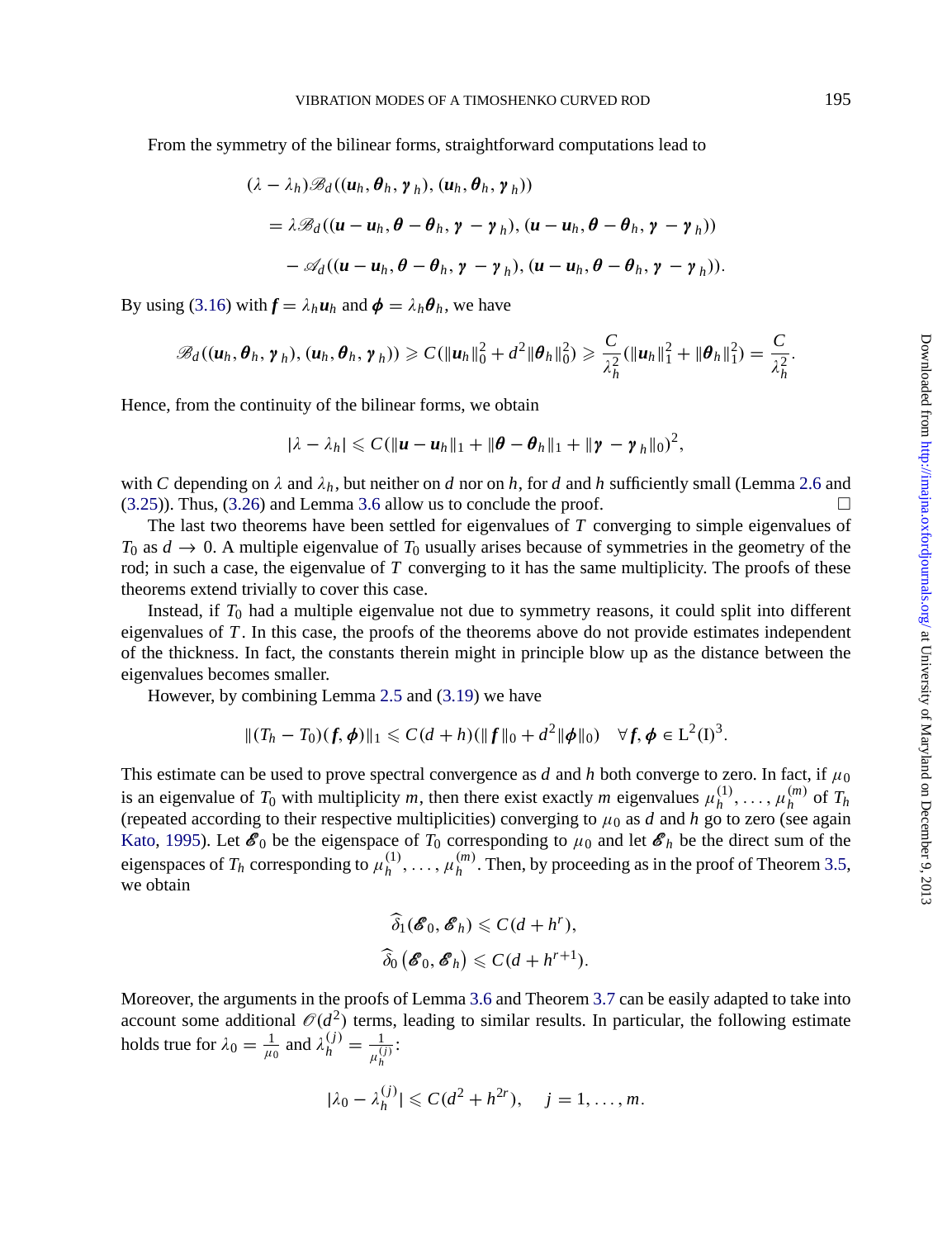### **4. Numerical results**

We report in this section the results of some numerical tests computed with a MATLAB code imple-menting the finite-element method described above. [We h](#page-4-0)ave used the lowest possible order:  $r = 1$ ; namely, piecewise linear continuous elements for the displacements  $u_h$  and the rotations  $\theta_h$  and piecewise constant discontinuous elements for the shear stresses γ *<sup>h</sup>*.

We have computed the vibration modes with lowest frequencies  $\omega^h := \sqrt{\lambda_h}$  for straight, circular and helical rods, with different sections, thickness and boundary conditions. To help identify the different modes, we report 2D plots of the computed components of displacements and rotations in the Frenet basis, as well as the 3D deformed rods. For the latter, we have used MODULEF to create an auxiliary hexahedral mesh of the actual 3D rod and the displacements at each node of this auxiliary mesh have been computed from  $u_h$  and  $\theta_h$  as described in Remark 2.2. The resulting deformed rods have also been plotted with MODULEF.

In all cases, we have computed the lowest vibration frequencies  $\omega_1^h < \omega_2^h < \omega_3^h < \cdots$  by using uniform meshes of *N* elements, with different values of *N*. Also, in all cases we have used the following physical parameters, which correspond to steel:

- elastic moduli:  $E = 2.1 \times 10^6 \text{ kgf/cm}^2 (1 \text{ kgf} = 980 \text{ kg cm/s}^2);$
- Poisson coefficient:  $v = 0.3$  ( $G = E/[2(1 + v)]$ );
- density:  $\rho = 7.85 \times 10^{-3} \text{ kg/cm}^3$ ;
- correction factors:  $k_1 = k_2 = 1$ .

#### 4.1 *Test 1: a straight beam*

The aim of this first test is to validate the computer code by solving a problem with a known analytical solution. [W](#page-17-0)ith this purpose, we have computed the vibration modes of a beam (i.e. a straight rod, which corresponds to  $\kappa = \tau = 0$ ). We have taken the beam clamped at both ends, with a total length  $L =$ 120 cm, and a square cross-section of side length  $b = 20$  cm. Therefore, the nondimensional thickness parameter is in this case  $d = 0.068$ . Figure 2 shows the undeformed beam.

To esti[ma](#page-18-0)[te](#page-19-0) the order of convergence of the method, we have compared the computed vibration frequencies with the closed form solution given in Huang (1961) for the flexural modes. The analytical solutions of the torsional and axial modes have been obtained by means of straightforward algebraic manipulations.

Table 1 shows the lo[we](#page-17-0)st vibration frequencies computed on successively refined meshes. It also includes the computed [o](#page-18-0)rders of co[nv](#page-19-0)ergence and the corresponding exact vibration frequencies  $\omega_{\rm ex}$ . Finally 'd' and 's' point out if the vibration frequencies correspond to double or simple eigenvalues, respectively.

[Fig](#page-18-0)ures [3](#page-19-0)–5 show the lowest-frequency vibration modes. Those corresponding to the frequencies  $\omega_1$ and  $\omega_3$  are flexural modes, whereas that corresponding to the frequency  $\omega_2$  is torsional. For each mode, the figures show the components in the Frenet basis of the displacements,  $\bf{u}$ , and the rotations,  $\bf{\theta}$ , as well as the deformed beam.

As indicated in Table 1,  $\omega_1$  and  $\omega_3$  correspond to double-multiplicity eigenvalues. The planar vibration modes shown in Figs 3 and 5 only involve deformations in the plane spanned by *t* and *n*. The eigenspaces of each of these eigenvalues also contain other planar vibration modes involving deformations in the plane spanned by *t* and *b*. They are not shown because they are exactly the same as those in Figs 3 and 5, rotated by 90◦ with respect to the axis *t*.

<span id="page-16-0"></span>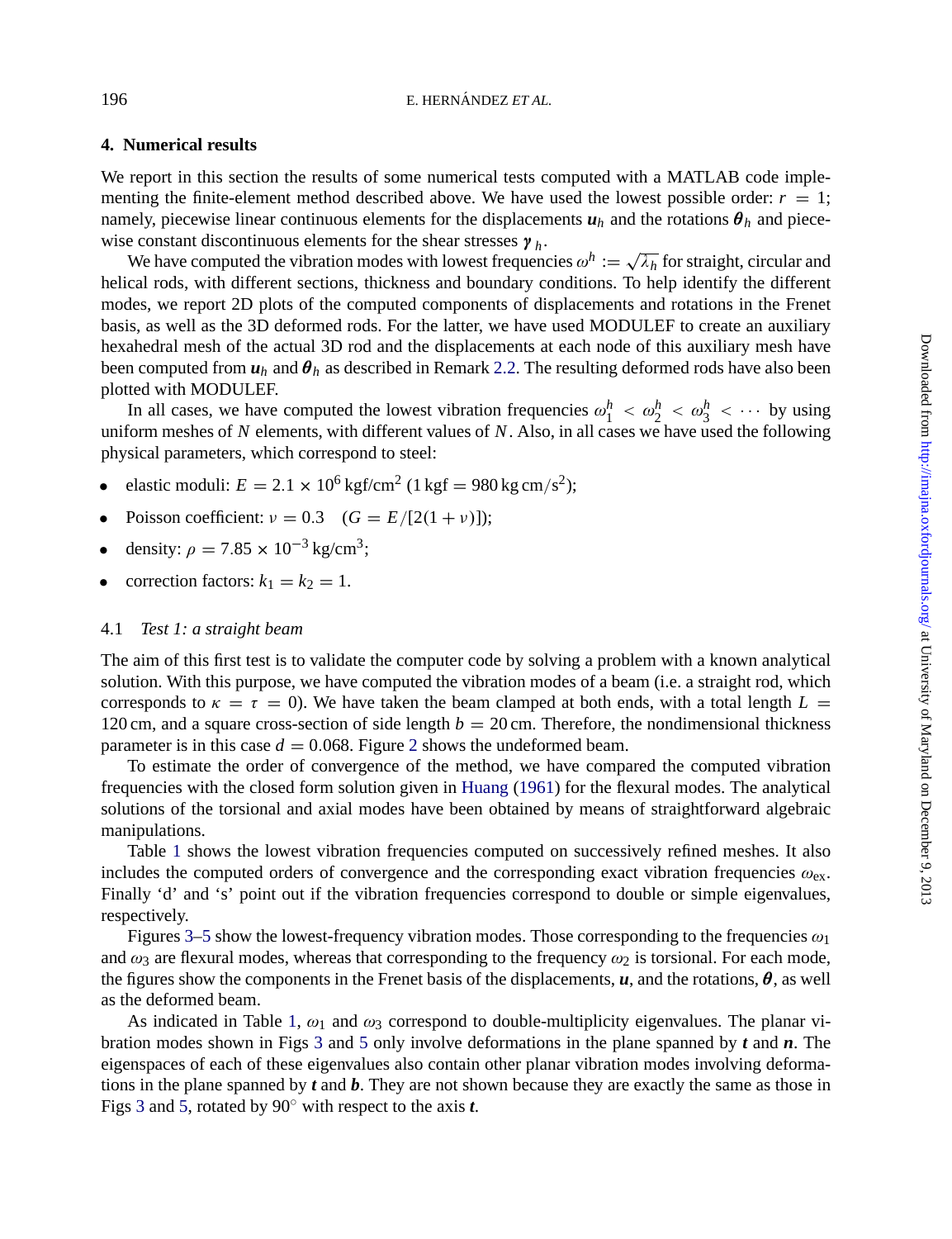<span id="page-17-0"></span>

FIG. 2. Undeformed straight beam.

TABLE 1 *Angular vibration frequencies of a straight beam*

|                   | Mode $N = 16$ $N = 32$ $N = 64$ $N = 128$ Order |                                          |         |          |      | $\omega_{\rm ex}$ | d/s          |
|-------------------|-------------------------------------------------|------------------------------------------|---------|----------|------|-------------------|--------------|
| $\omega_1^h$      | 4034.05                                         | 4005.16                                  | 3997.99 | 3996.20  | 2.00 | 3995.61           | d            |
| $\omega_2^h$      | 8326.58                                         | 8316.57                                  | 8314.06 | 8313.44  | 2.00 | 8313.22           | S            |
| $\omega_3^h$      | 9818.49                                         | 9656.86                                  | 9617.04 | 9607.11  | 2.01 | 9603.80           | d            |
| $\omega_4^h$      |                                                 | 13426.22  13410.07  13406.03             |         | 13405.03 | 2.00 | 13404.69          | $\mathbf{s}$ |
| $\omega^h_{\leq}$ |                                                 | 17101.68 16639.02 16525.57 16497.37 2.01 |         |          |      | 16487.94          | d            |
| $\omega_6^h$      |                                                 | 16733.53 16653.17 16633.13 16628.13      |         |          | 2.00 | 16626.47          | $\mathbf{s}$ |

### 4.2 *Test 2: a helical rod*

The aim of this test is to apply the finite-element method to a more ge[ne](#page-19-0)ral curved nonplanar rod with nonvanishing curvature and torsion. We have considered a helix with eight turns, clamped at both ends. The equation of the helix centroids line parametrized by its arc length is as follows:

$$
r(s) = \left(A\cos\frac{s}{n}, A\sin\frac{s}{n}, C\frac{s}{n}\right), \quad \text{with } n = \sqrt{A^2 + C^2},\tag{4.1}
$$

the cu[rv](#page-19-0)ature is  $\kappa = A/n^2$ , the torsion  $\tau = C/n^2$  and the length of the eight-turns helix is  $L = 8 \times 2\pi n$ . We have taken  $A = 100$  cm,  $C = 25/\pi$  cm and a square of side length  $b = 20$  cm as the cross-section of the rod. Thus, the thickness parameter is in this case  $d = 0.0016$ . Figure 6 shows the undeformed helix.

Since no analytical solution is available for this rod, we have estimated the order of convergence by means of a least squares fitting of the model

$$
\omega_j^h \approx \omega_{\rm ex} + Ch^t.
$$

Table 2 shows the lowest vibration frequencies computed on successively refined meshes. It also includes the computed orders of convergence  $t$  and the 'exact' vibration frequencies  $\omega_{\text{ex}}$ , obtained with this fitting.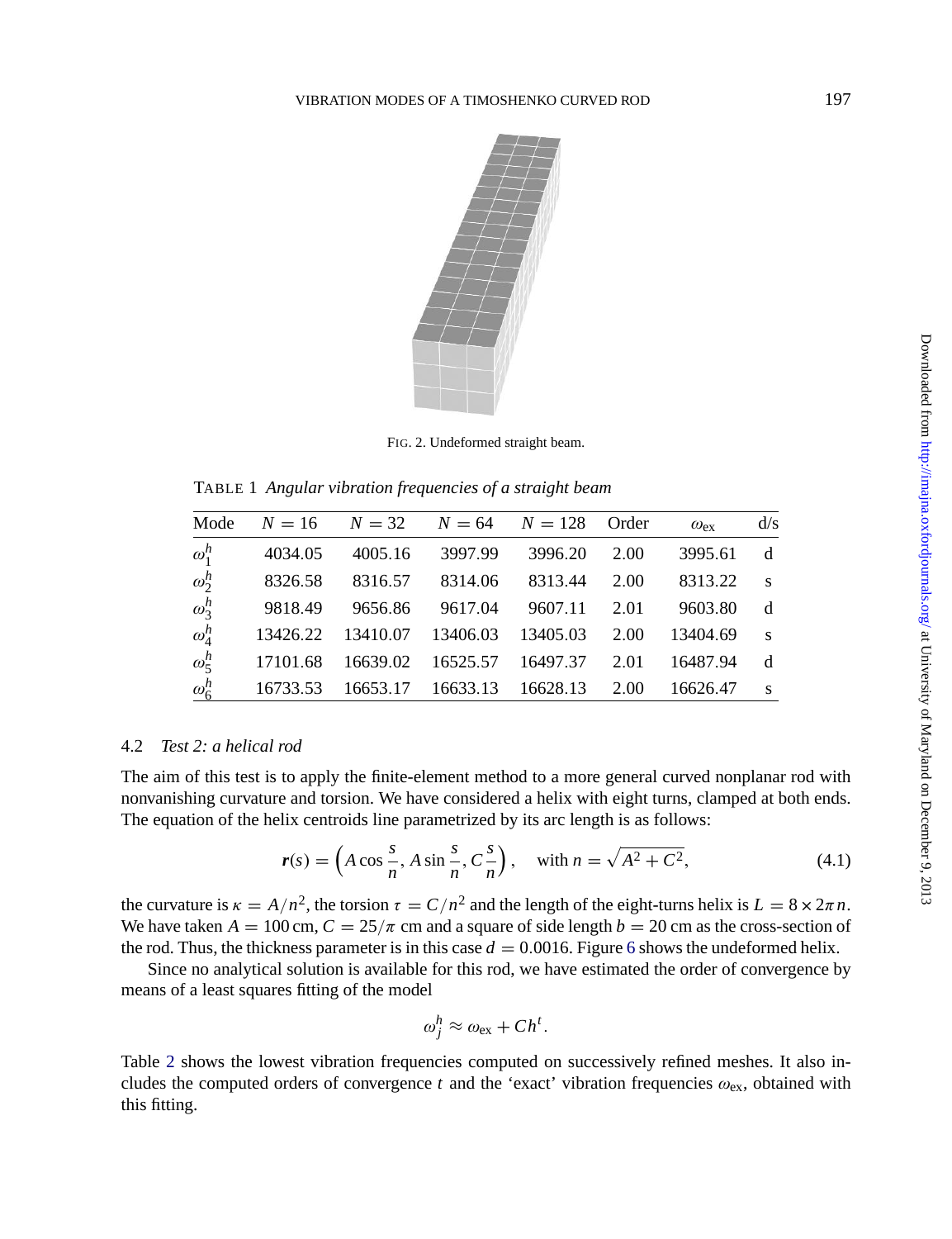<span id="page-18-0"></span>



FIG. 3. Straight beam. Vibration mode of frequency  $\omega_1$ . Displacements and rotations (left). Deformed beam (right).



FIG. 4. Straight beam. Vibration mode of frequency ω2. Displacements and rotations (left). Deformed beam (right).

Figures 7–9 show the lowest frequency vibration modes. The first one is a typical spring mode, the second one is an extensional mode and the t[hird](#page-21-0) one is a kind of 'phone rope' vibration mode.

### 4.3 *Test 3: a rod with principal axes not coinciding with the Frenet basis*

The aim of this test is to apply the finite-element method to a rod in which the Frenet basis is not a set of principal axes, so that the off-diagonal term of the inertia matrix  $I_{nb}$  does not vanish (see Remark 2.1). With this purpose, we have considered a semicircular rod clamped at both ends, with radius of the centroids line  $R = 50$  cm (curvature:  $\kappa = 1/R$ , torsion:  $\tau = 0$ , length:  $L = \pi R$ ). The cross-section of the rod is the parallelogram *S* shown in Fig. 10. In this case  $d = 0.025$ .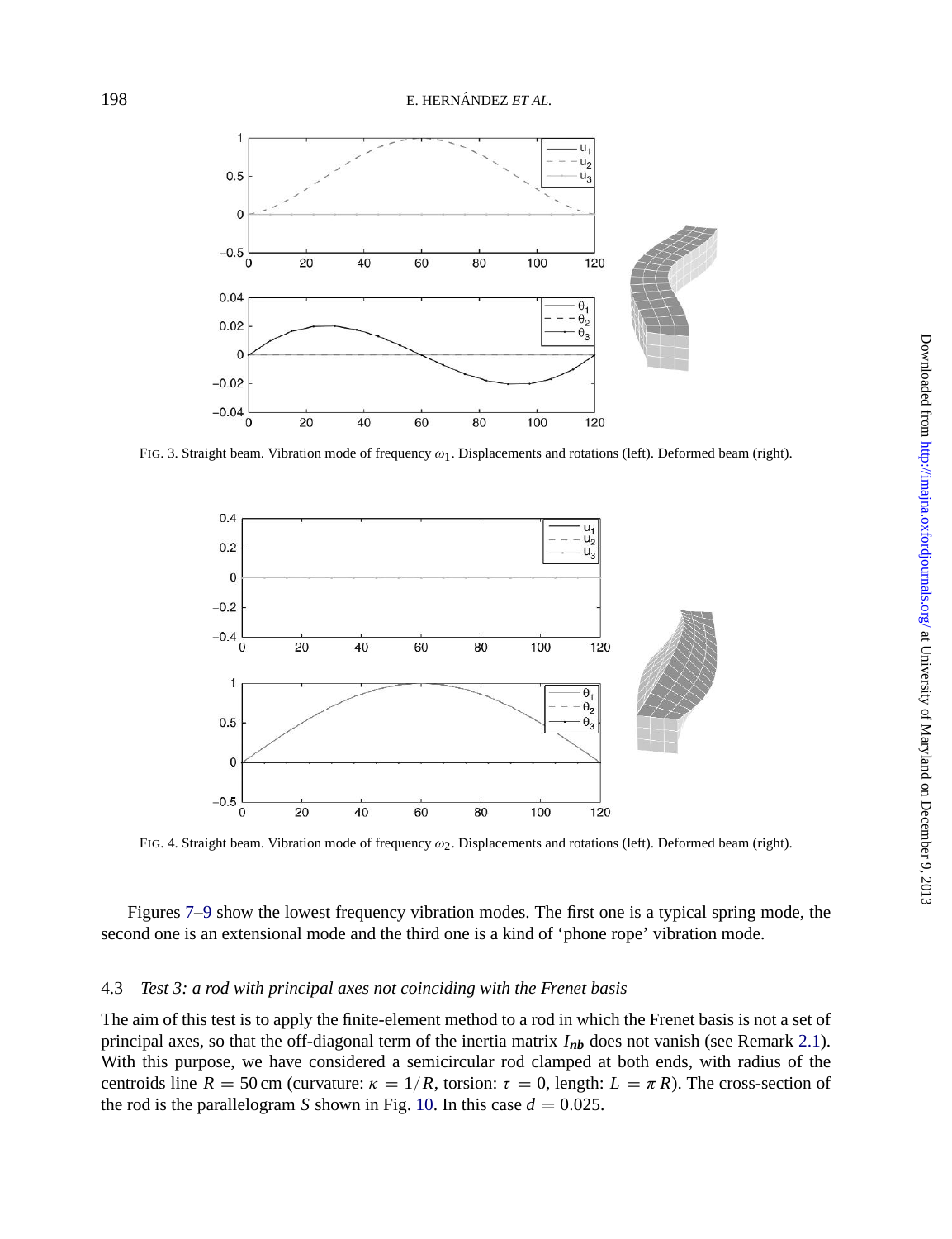

<span id="page-19-0"></span>

FIG. 5. Straight beam. Vibration mode of frequency  $\omega_3$ . Displacements and rotations (left). Deformed beam (right).



FIG. 6. Undeformed helical rod.

TABLE 2 *Angular vibration frequencies of a helical rod*

| Mode         | $N = 1024$ | $N = 2048$ | $N = 3072$ | $N = 4096$ | Order | $\omega_{\rm ex}$ |
|--------------|------------|------------|------------|------------|-------|-------------------|
| $\omega_1^h$ | 15.9146    | 15.9104    | 15.9096    | 15.9094    | 1.97  | 15.9090           |
| $\omega_2^h$ | 18.2507    | 18.2497    | 18.2495    | 18.2494    | 1.94  | 18.2493           |
| $\omega_3^h$ | 19.0345    | 18.9807    | 18.9707    | 18.9672    | 1.99  | 18.9626           |
| $\omega_4^h$ | 19.2888    | 19.2359    | 19.2260    | 19.2226    | 1.99  | 19.2181           |
| $\omega_5^h$ | 31.4845    | 31.4813    | 31.4807    | 31.4805    | 1.97  | 31.4802           |
| $\omega_6^h$ | 35.5888    | 35.4752    | 35.4540    | 35.4466    | 1.99  | 35.4369           |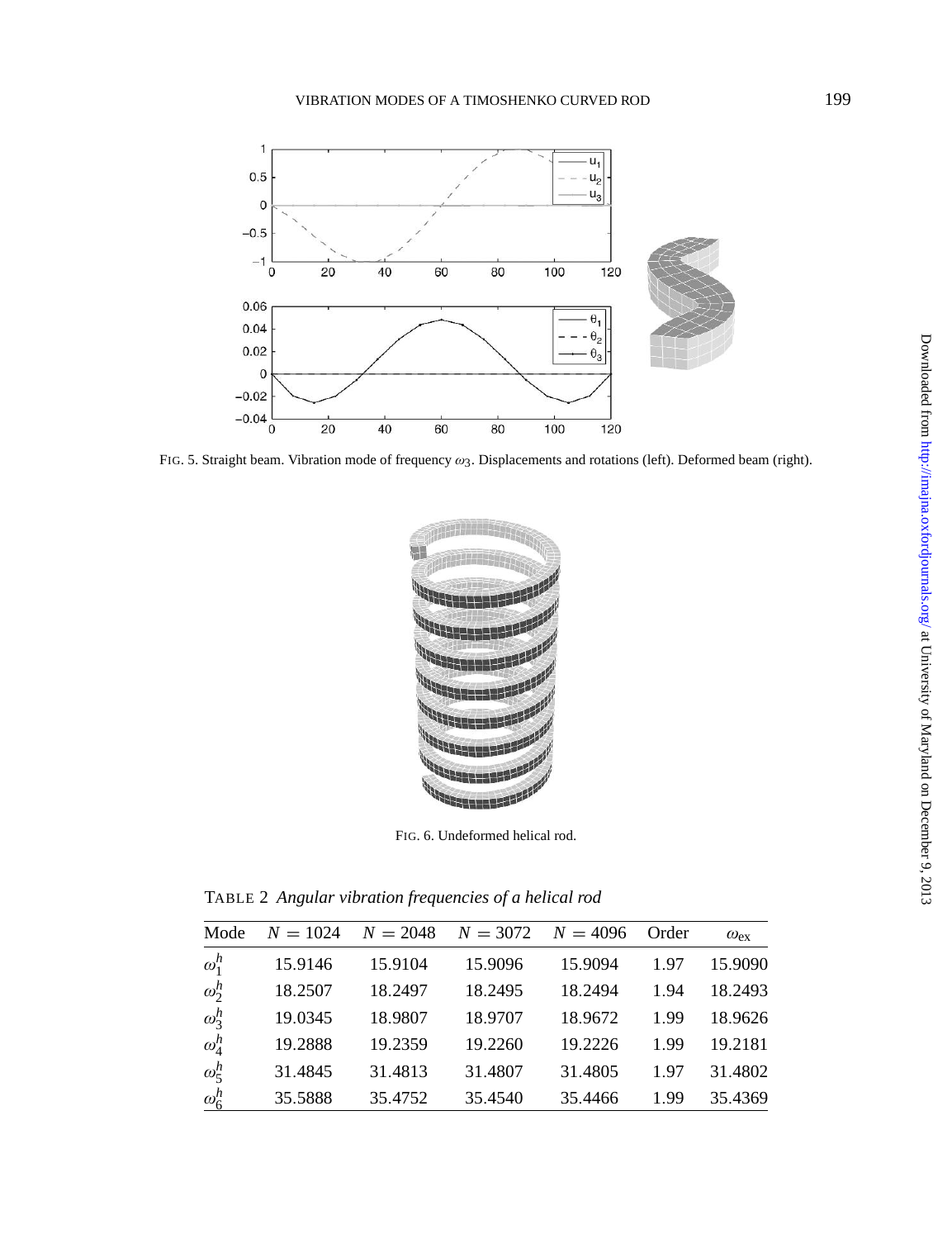

FIG. 7. Helical rod. Vibration mode of frequency  $\omega_1$ . Displacements and rotations (left). Deformed helix (right).



FIG. 8. Helical rod. Vibration mode of frequency  $\omega_2$ . Displacements and rotations (left). Deformed helix (right).

Figure 11 shows the undeformed rod, seen from two different observation points.

Table 3 shows the lowest vibration frequencies computed on successively refined meshes. It also includes the computed orders of convergence and the exact vibration frequencies  $\omega_{\rm ex}$ , obtained again by a least squares fitting.

Figures 12 and 13 show the lowest-frequency vibration modes.

### 4.4 *Test 4: a free ring*

The aim of this test is to assess the performance of the finite-element method applied to rods subject to boundary conditions different from those used to prove the theoretical results of the previous sections. In particular, we consider a free ring, namely, a circular rod whose centroids line is a whole circle subject to periodical boundary conditions.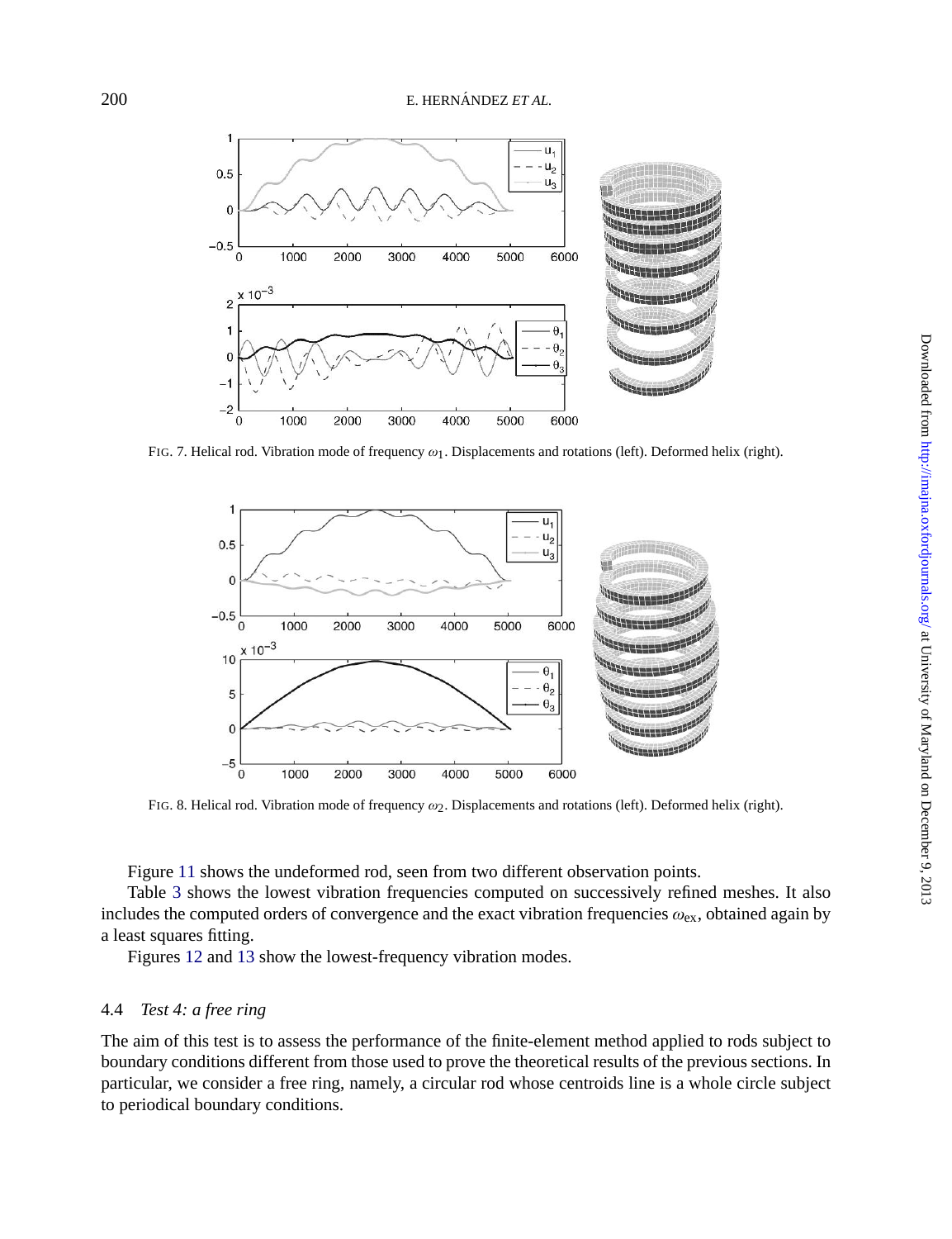VIBRATION MODES OF A TIMOSHENKO CURVED ROD 201

<span id="page-21-0"></span>

FIG. 9. Helical rod. Vibration mode of frequency ω3. Displacements and rotations (left). Deformed helix (right).



FIG. 11. Undeformed semicircular rod seen from two observation points.

The radius of the centroids line has been taken again as  $R = 50$  cm (curvature:  $\kappa = 1/R$ , torsion:  $\tau = 0$ , length:  $L = 2\pi R$ ) and the cross-section a square of side length  $b = 5\pi$  cm. Hence,  $d = 0.0204$ . Figure 14 shows the undeformed ring.

In this case, 0 is an eigenvalue of the continuous and the discrete problems, both with multiplicity 6. The corresponding eigenspace is in both cases the set of admissible rigid motions. Table 4 presents the lowest positive vibration frequencies, computed on successively refined meshes. The table also includes computed orders of convergence and extrapolated exact vibration frequencies  $\omega_{\rm ex}$  obtained by least squares fitting. Finally, d and s point out whether the vibration frequencies correspond to double or simple eigenvalues, respectively.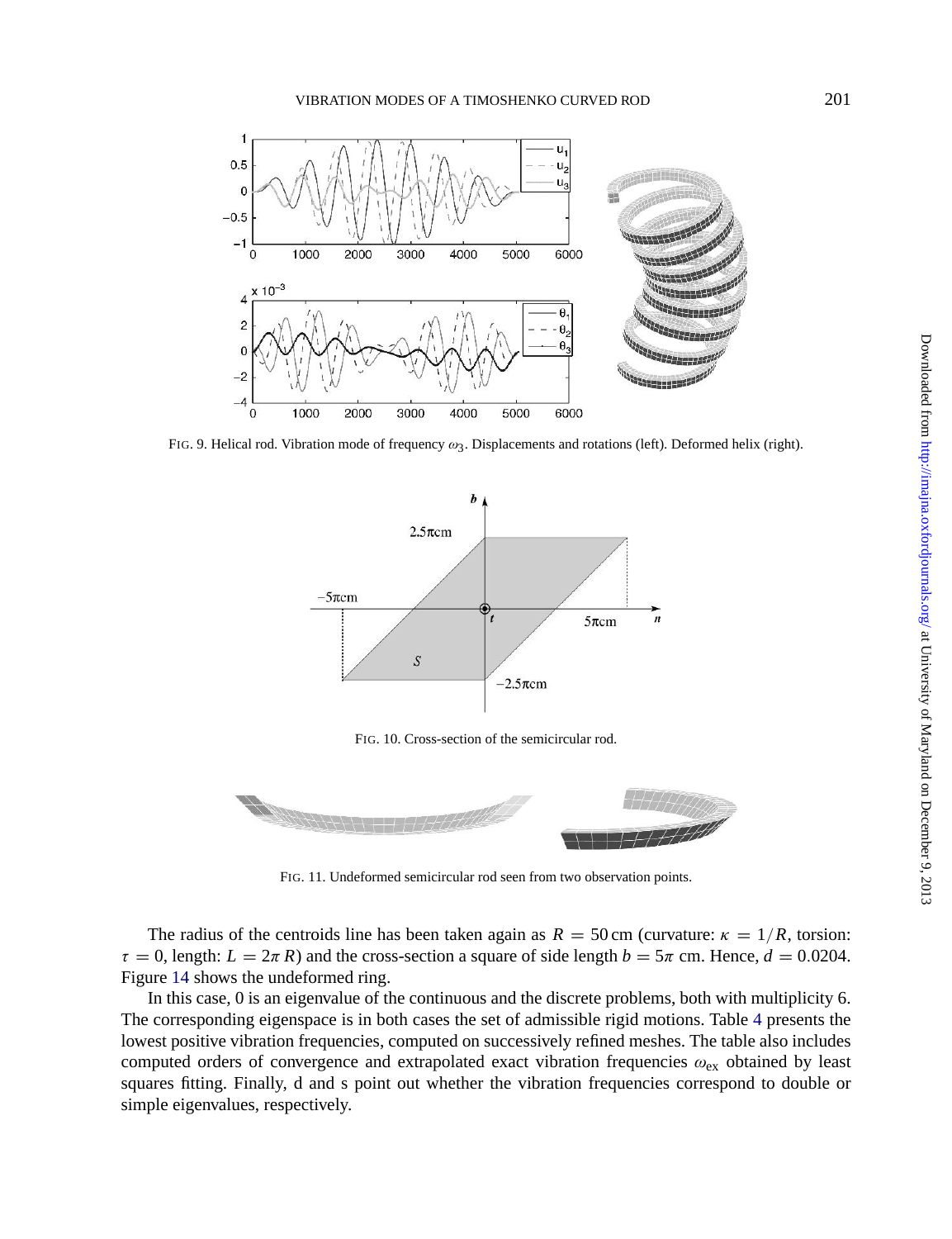TABLE 3 *Angular vibration frequencies of a semicircular rod*

| Mode         |         |         | $N = 32$ $N = 64$ $N = 128$ $N = 256$ |         | Order | $\omega_{\rm ex}$ |
|--------------|---------|---------|---------------------------------------|---------|-------|-------------------|
| $\omega_1^h$ | 836.09  | 832.71  | 831.84                                | 831.65  | 2.00  | 831.55            |
| $\omega_2^h$ | 1446.95 | 1435.02 | 1432.05                               | 1431.29 | 2.01  | 1431.07           |
| $\omega_3^h$ | 3065.13 | 3024.53 | 3014.48                               | 3011.97 | 2.01  | 3011.16           |
| $\omega_4^h$ | 3186.88 | 3164.30 | 3158.70                               | 3157.29 | 2.01  | 3156.85           |
| $\omega_5^h$ | 5359.50 | 5252.03 | 5225.64                               | 5219.10 | 2.02  | 5216.94           |
| $\omega_6^h$ | 6072.41 | 6011.77 | 5996.62                               | 5992.80 | 2.00  | 5991.55           |



FIG. 12. Semicircular rod. Vibration mode of frequency  $\omega_1$ . Displacements and rotations (left). Deformed rod (right).



FIG. 13. Semicircular rod. Vibration mode of frequency ω2. Displacements and rotations (left). Deformed rod (right).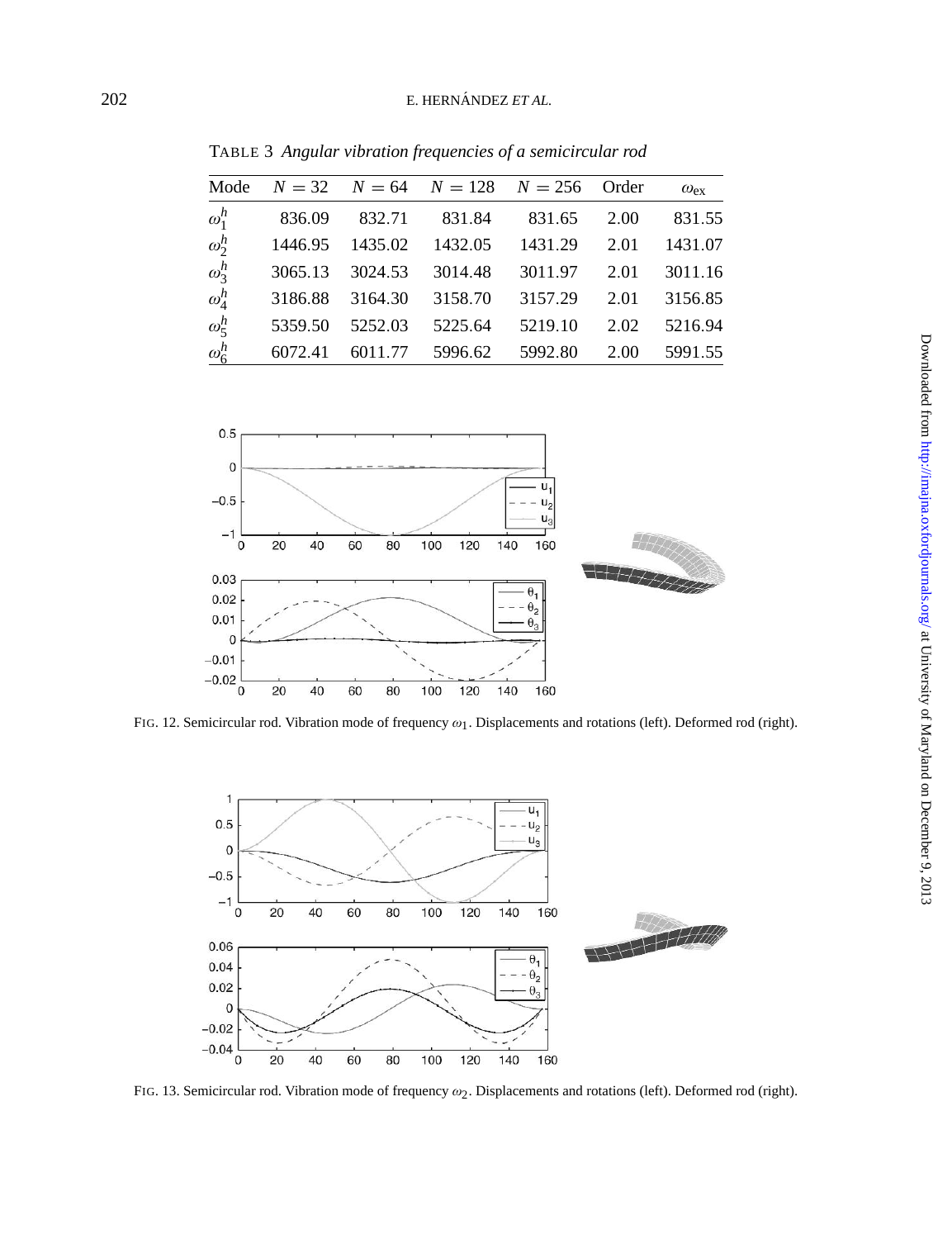#### VIBRATION MODES OF A TIMOSHENKO CURVED ROD 203



FIG. 14. Undeformed ring.

TABLE 4 *Angular vibration frequencies of a free ring*

| Mode         | $N = 64$ | $N = 128$ | $N = 256$ | $N = 512$ | Order                    | $\omega_{\rm ex}$ | d/s |
|--------------|----------|-----------|-----------|-----------|--------------------------|-------------------|-----|
| $\omega_1^h$ | 2310.12  | 2294.90   | 2291.12   | 2290.15   | 2.00                     | 2289.83           | d   |
| $\omega_2^h$ | 2371.63  | 2358.77   | 2355.54   | 2354.73   | 2.00                     | 2354.48           | d   |
| $\omega_3^h$ | 6255.36  | 6195.63   | 6180.79   | 6177.06   | 2.01                     | 6175.84           | d   |
| $\omega_4^h$ | 6345.58  | 6288.95   | 6274.89   | 6271.38   | 2.01                     | 6270.23           | d   |
| $\omega^h_5$ | 7241.09  | 7241.09   | 7241.09   | 7241.09   | $\overline{\phantom{0}}$ | 7241.09           | S   |
| $\omega_6^h$ | 9532.42  | 9531.20   | 9530.89   | 9530.79   | 2.00                     | 9530.79           | d   |
| $\omega_7^h$ | 10240.41 | 10240.41  | 10240.41  | 10240.41  | $\overline{\phantom{0}}$ | 10240.41          | S   |
| $\omega_8^h$ | 11305.06 | 11147.82  | 11108.91  | 11099.20  | 2.01                     | 11095.98          | d   |

It can be seen from Table 4 that the computed fifth and seventh vibration frequencies coincide for all meshes. The fifth one corresponds to a purely torsional mode: a constant rotation with respect to the tangential vector. For this mode,  $\theta_1$  is constant and  $\theta_2$ ,  $\theta_3$  and all the components of *u* vanish (see Fig. 17) below). On the other hand, the seventh mode corresponds to a constant radial expansion of the whole ring, for which  $u_2$  is constant and  $u_1$ ,  $u_3$  and  $\theta$  vanish. In both cases, the vibration modes can be exactly represented in the finite-element space for any mesh. This is the reason why the computed results are exact, even for the coarser meshes.

Figures 15–17 show some of the vibration modes.

#### 4.5 *Test 5: assessing the locking-free property of the method*

The aim of this final test is to assess the performance of the finite- element method as the nondimensional thickness [pa](#page-25-0)ram[ete](#page-25-0)r *d* approaches zero. With this purpose, we have computed the lowest frequency vibration modes for several rods, all with identical geometrical parameters, except for *d*, whi[ch ta](#page-7-0)kes different values approaching zero.

We have considered again a helix clamped at both ends. The centroids line is given by 4.1, now with  $A = 100$  cm and  $C = 100$  cm (curvature:  $\kappa = A/n^2$ , torsion:  $\tau = C/n^2$ ). The length of the helix has been taken as  $L = \pi n$ , which corresponds to half a turn. The section is a square of side length chosen so that the parameter *d* varies from  $10^{-1}$  to  $10^{-4}$ . Figure 18 shows the undeformed helix for  $d = 0.02$ .

Tables 5 and 6 show the lowest computed rescaled eigenvalues  $\lambda_h^{(j)} := (\omega_j^h)^2 \rho / d^2$  (*j* = 1 and 2, respectively) for different values of *d* and successively refined meshes. According to Lemma 2.6 and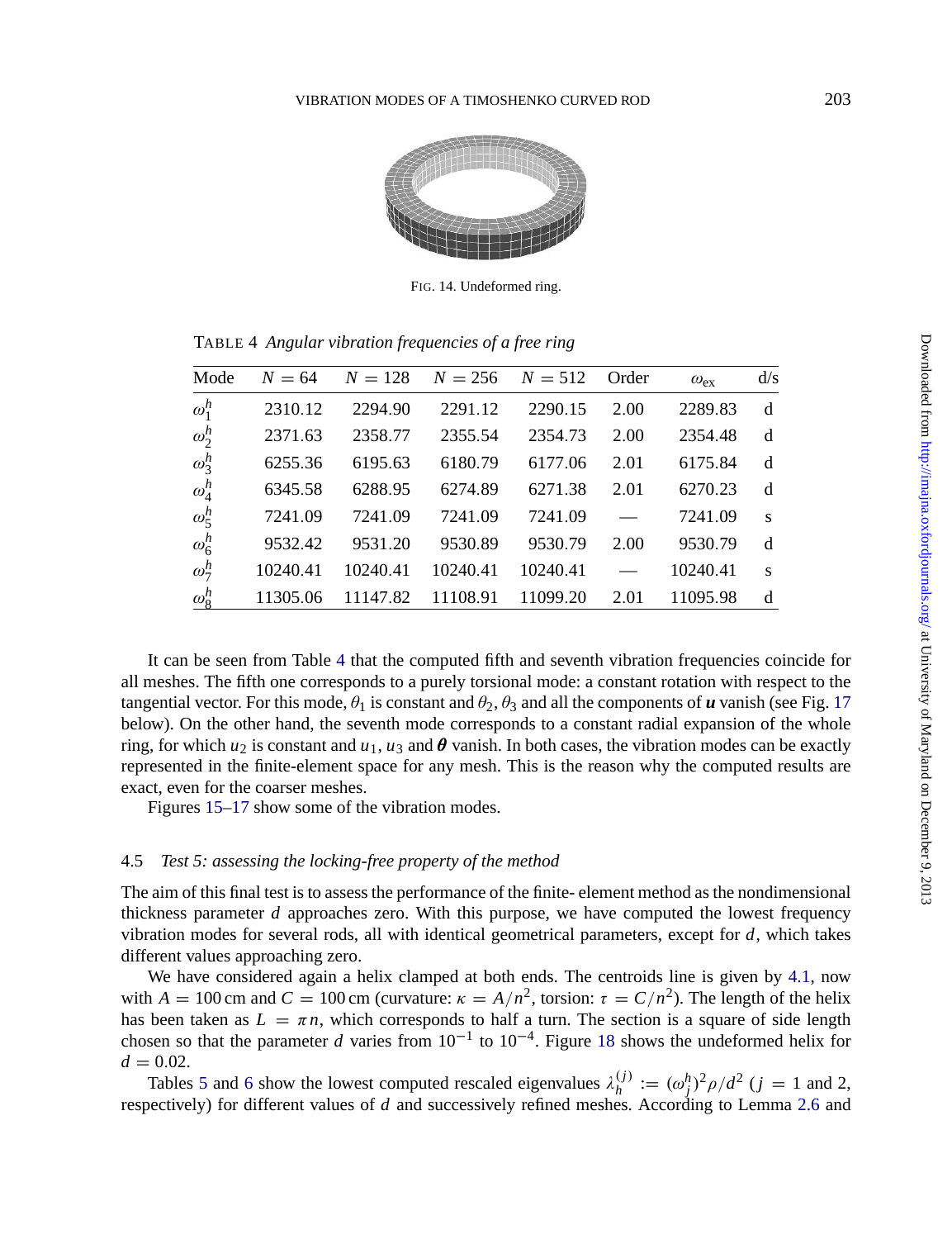

FIG. 15. Free ring. Vibration mode of frequency  $\omega_1$ . Displacements and rotations (left). Deformed rod (right).



FIG. 16. Free ring. Vibration mode of frequency  $\omega_2$ . Displacements and rotations (left). Deformed rod (right).



FIG. 17. Free ring. Vibration mode of frequency  $\omega_5$ . Displacements and rotations (left). Deformed rod (right).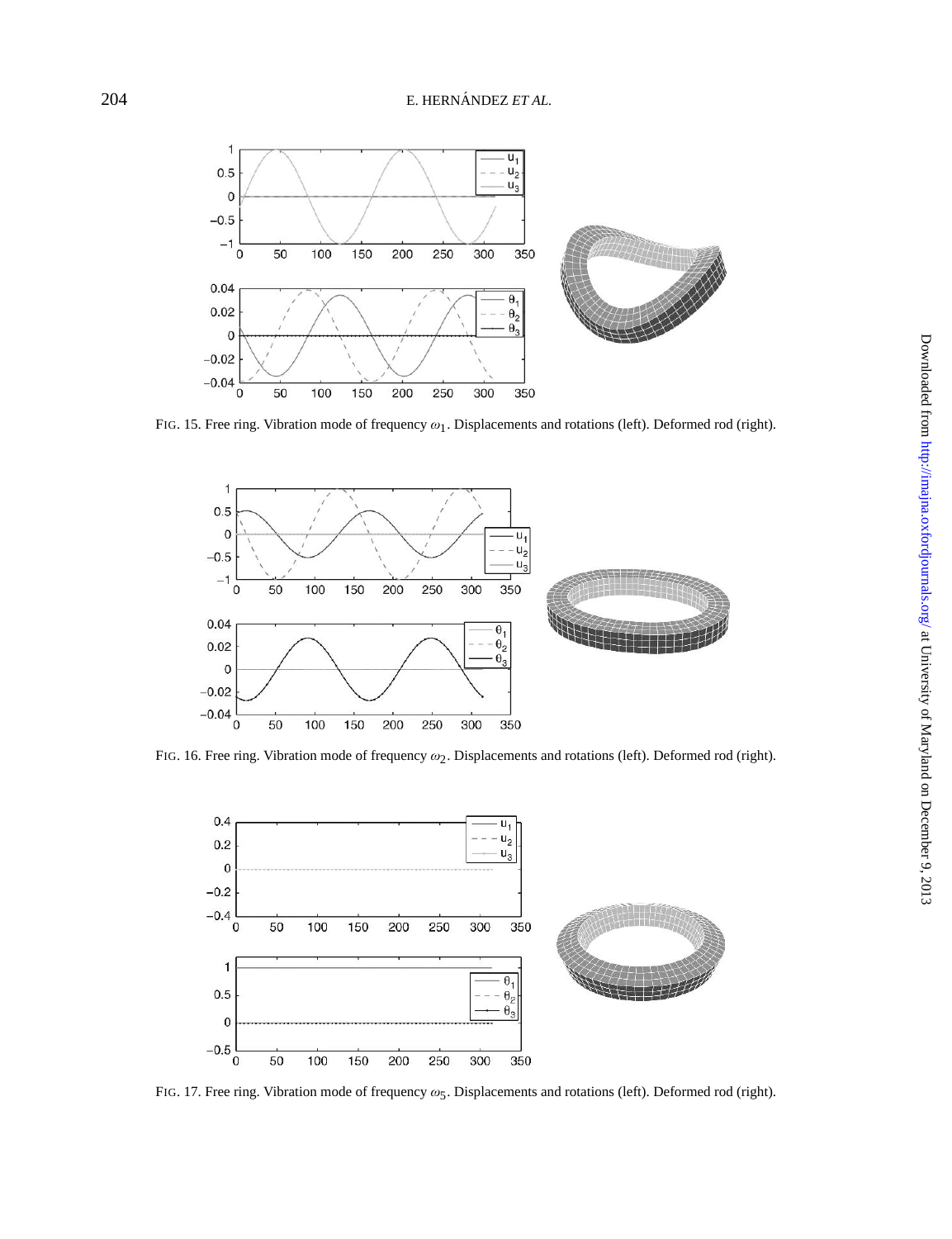<span id="page-25-0"></span>

FIG. 18. Undeformed helical rod.

TABLE 5 *Lowest rescaled eigenvalue*  $\lambda_h^{(1)} \times 10^{-6}$  for helical rods of different *thickness*

|                                       |  |                                            |      | d $N = 32$ $N = 64$ $N = 96$ $N = 128$ Order $\lambda_{ex} \times 10^{-6}$ |         |
|---------------------------------------|--|--------------------------------------------|------|----------------------------------------------------------------------------|---------|
|                                       |  | $10^{-1}$ 1.2706 1.2618 1.2602 1.2596 2.00 |      | 1.2589                                                                     | - 60.76 |
| $10^{-2}$ 2.0568 2.0374 2.0339 2.0326 |  |                                            | 2.01 | 2.0310                                                                     | 130.34  |
|                                       |  | $10^{-3}$ 2.0702 2.0506 2.0470 2.0457 2.01 |      | 2.0442 131.32                                                              |         |
|                                       |  | $10^{-4}$ 2.0704 2.0508 2.0472 2.0459 2.01 |      | 2.0443 131.32                                                              |         |

TABLE 6 *Second lowest rescaled eigenvalue*  $\lambda_h^{(2)} \times 10^{-6}$  *for helical rods of different thickness*

|  |  |  | d $N = 32$ $N = 64$ $N = 96$ $N = 128$ order $\lambda_{ex} \times 10^{-6}$ C |  |
|--|--|--|------------------------------------------------------------------------------|--|
|  |  |  | $10^{-1}$ 3.5180 3.4862 3.4803 3.4783 2.00 3.4756 219.5                      |  |
|  |  |  | $10^{-2}$ 13.8379 13.5438 13.4900 13.4712 2.02 13.4475 1920.8                |  |
|  |  |  | $10^{-3}$ 14.1715 13.8673 13.8116 13.7922 2.02 13.7677 1987.4                |  |
|  |  |  | $10^{-4}$ 14.1749 13.8706 13.8149 13.7954 2.02 13.7709 1988.4                |  |

Theorem 3.7, as *d* and *h* go to zero,  $\lambda_h^{(j)}$  should converge to the corresponding rescaled eigenvalues of the limit problem. This can be clearly observed in both tables. The tables also include the computed orders of convergence  $t$  and the exact rescaled eigenvalue  $\lambda_{ex}$  obtained by means of a least squares fitting of the model

$$
\lambda_h^{(j)} \approx \lambda_{\rm ex} + C h^t.
$$

We also include in these tables the fitted value of the constant *C*, in order to show that it does not deteriorate as the thickness parameter becomes small (indeed, clearly *C* also converges as *d* goes to zero). This confirms that the method is locking-free.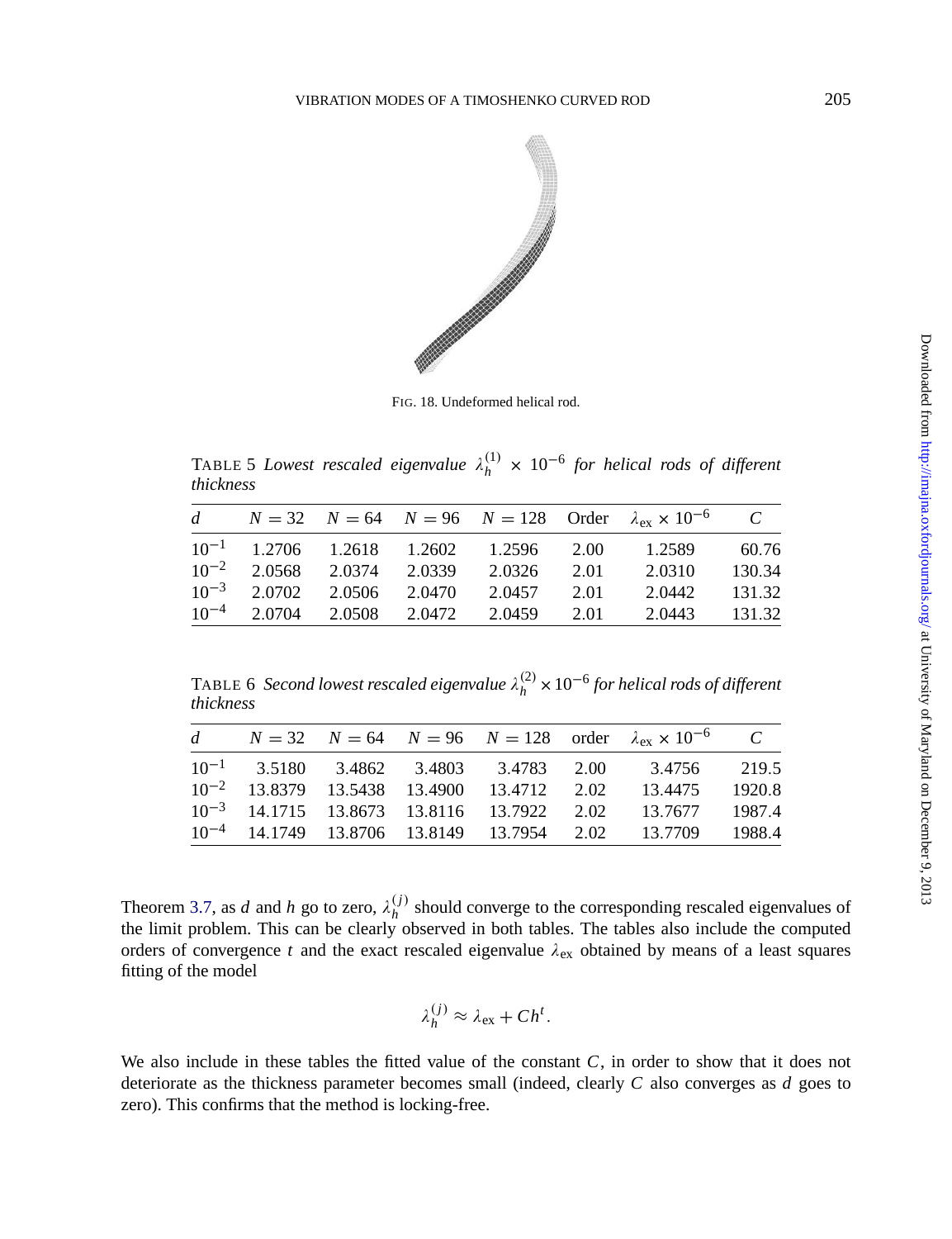### **5. Conclusions**

We have analysed the problem of computing the vibration modes and frequencies of a Timoshenko rod of arbitrary geometry. With this purpose, we have considered a finite-element mixed method of arbitrary order, based on that proposed by Arunakirinathar and Reddy for the corresponding load problem. The geometrical assumptions for our analysis are slightly more general; in particular, we have not assumed that the Frenet basis determined by the centroids line of the rod is a set of principal axes.

We have proved optimal order of convergence for displacements, rotations and shear stresses of the eigenfunctions, as well as a double order for the vibration frequencies. We have also proved that the method is locking-free; namely, the convergence does not deteriorate as the thickness of the rod becomes small.

We have implemented the lowest-order method and reported several numerical experiments, which allow us to assess the performance and robustness of this approach. In all cases, the theoretically predicted optimal order of convergence  $(\mathcal{O}(h^2))$  for the vibration frequencies) has been attained. This happens even in cases of boundary conditions not covered by the theoretical analysis. Moreover, the experiments show that the method is thoroughly locking-free.

### **Funding**

FONDECYT (1070276 to E.H.); USM (12.05.26 to E.H., E.O.); FONDAP in Applied Mathematics to R.R.; CONICYT to F.S.

### **REFERENCES**

- ARNOLD, D. N. (1981) Discretization by finite elements of a model parameter dependent problem. *Numer. Math.*, **37**, 405–421.
- ARUNAKIRINATHAR, K. & REDDY, B. D. (1993) Mixed finite element methods for elastic rods of arbitrary geometry. *Numer. Math.*, **64**, 13–43.
- BABUSˇKA, I. & OSBORN, J. (1991) Eigenvalue problems. *Handbook of Numerical Analysis* (P. G. Ciarlet & J. L. Lions eds), vol. 2. Amsterdam: North Holland, pp. 641–687.
- BABUŠKA, I. & SURI, M. (1992) On locking and robustness in the finite element method. *SIAM J. Numer. Anal.*, **29**, 1261–1293.
- BOFFI, D., BREZZI, F. & GASTALDI, L. (1998) On the convergence of eigenvalues for mixed formulations. *Ann. Scuola Norm. Sup. Pisa Cl. Sci.,* **25**, 131–154.
- BOFFI, D., BREZZI, F. & GASTALDI, L. (2000) On the problem of spurious eigenvalues in the approximation of linear elliptic problems in mixed form. *Math. Comput.*, **69**, 121–140.

BREZZI, F. & FORTIN, M. (1991) *Mixed and Hybrid Finite Element Methods.* New York: Springer.

CHAPELLE, D. (1997) A locking-free approximation of curved rods by straight beam elements. *Numer. Math.*, **77**, 299–322.

DURÁN, R., HERNÁNDEZ, E., HERVELLA-NIETO, L., LIBERMAN, E. & RODRÍGUEZ, R. (2003) Error estimates for low-order isoparametric quadrilateral finite elements for plates. *SIAM J. Numer. Anal.*, **41**, 1751–1772.

- DURÁN, R., HERVELLA-NIETO, L., LIBERMAN, E., RODRÍGUEZ, R. & SOLOMIN, J. (1999) Approximation of the vibration modes of a plate by Reissner–Mindlin equations. *Math. Comput.*, **68**, 1447–1463.
- HUANG, T. C. (1961) The effect of rotatory inertia and of shear deformation on the frequency and normal mode equations of uniform beams with simple end conditions. *J. Appl. Mech.*, **28**, 579–584.
- KARAMI, G., FARSHAD, M. & YAZDCHI, M. (1990) Free vibrations of spatial rods—a finite-element analysis. *Commun. Appl. Numer. Methods*, **6**, 417–428.

<span id="page-26-0"></span>